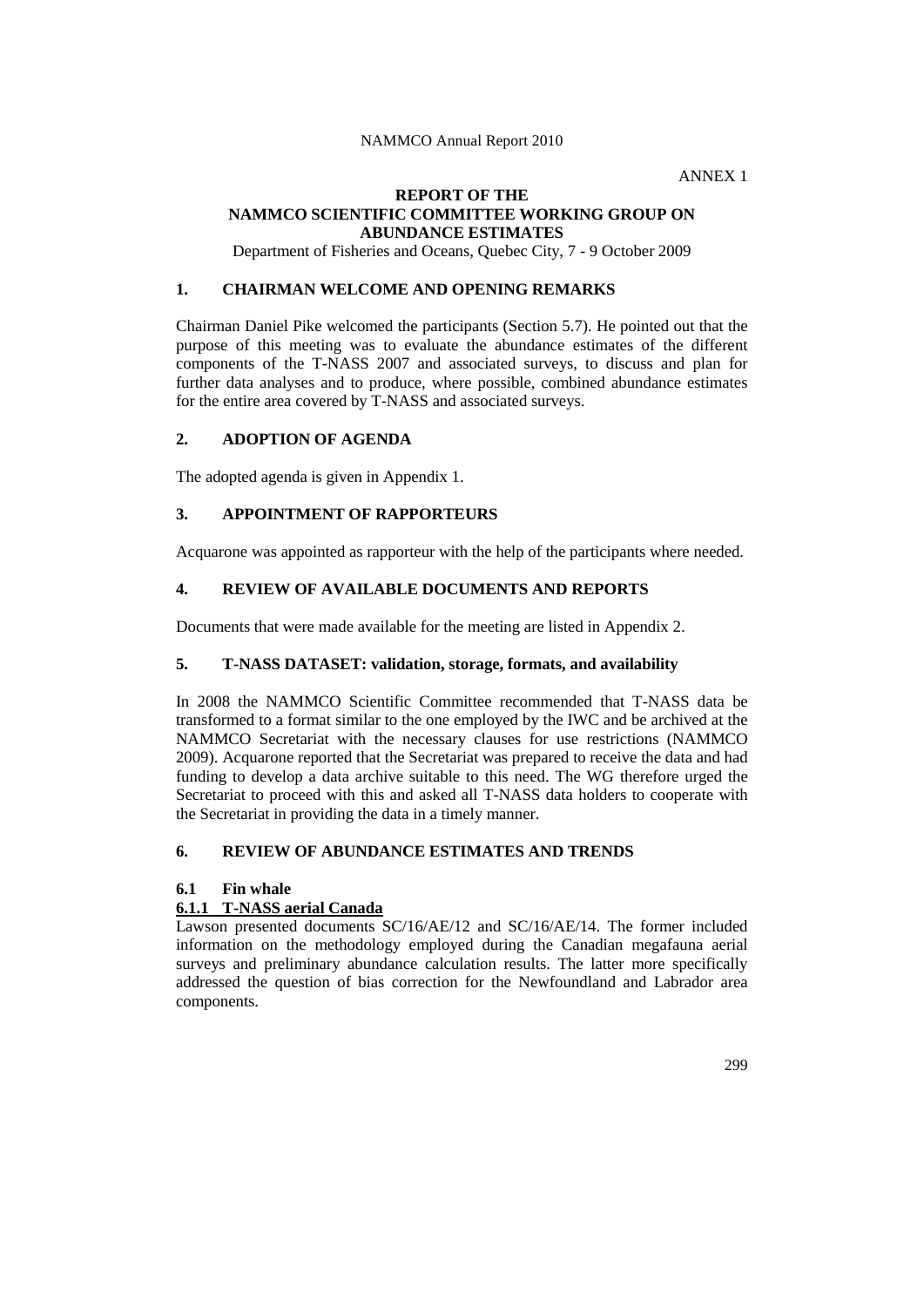For the Canadian portion of the T-NASS survey, there were 144 sightings of fin whales, which were incorporated into multivariate, stratified line transect analyses used to estimate abundance in the programme Distance. Model detection functions were chosen to minimize Akaike Information Criterion values using all sighting data, and then post-stratified (see Lawson and Gosselin 2009 for methods). Too few sightings were made in the Labrador stratum (one fin whale) to obtain reliable abundance estimates. Corrections for availability bias have not been completed.

Using the MCDS approach the uncorrected abundance estimate for fin whales in the Newfoundland and Labrador (NL) portion was 677 fin whales ( $CV = 0.254$ ; 95% CI 413 - 1,112), while in the Gulf and Scotian Shelf (GSS) portion there were an estimated 462 fin whales (CV =  $0.28$ ; 95% CI 270 - 791). Compared with a 1981 aerial survey of a smaller area and uncorrected for bias sources (478 fin whales; Hay 1982), there appears to be a positive trend in fin whale abundance in Newfoundland waters (although see discussion below of a possible delayed northward migration of fin whales during the 2007 survey period).

The estimates for the NL strata were corrected for perception bias using a markrecapture analysis based on replicate sightings data from two observers (10 replicates from 35 unique sightings) on the right side of the survey aircraft. Using the MRDS approach with point independence, the perception-corrected abundance estimate for fin whales in the NL portion of the T-NASS was 1,254 whales (95% CI 765 - 2,059;  $g(0)=0.54$  for the primary platform).

Gosselin informed the WG that too few sightings of fin whales were made in the tandem plane experiments to provide bias corrections for the GSS portion of the survey. It was also noted that responsive movement might be an issue for this platform (aircraft type and altitude) for some species, incl. fin whales.

At present the best (least biased) total estimate of fin whales in Canadian waters combines the partially corrected estimate from NL with the uncorrected estimate from GSS, for a total of  $1.716$  (CV = 0.40; 95% CI 1,035 - 2,850).

Comparison with earlier surveys suggests that fin whale numbers were lower in 2007 than previously. However, Lawson noted that there may have been a delayed migration into Canadian waters in 2007, according to reports from fishermen and whale watchers, and from initial results from the SNESSA survey, where sightings of fin whales in the area immediately south of the Canadian survey area were more numerous than in previous surveys.

# **6.1.2 T-NASS shipboard Iceland/Faroe Islands**

Paper SC/17/AE/O07 presented revised estimates from this component of T-NASS, which were first presented to the WG last year (NAMMCO 2009), than revised following the Group recommendation and later presented to the IWC Scientific Committee. The 2008 NAMMCO WG required further work on two issues before the estimate could be accepted.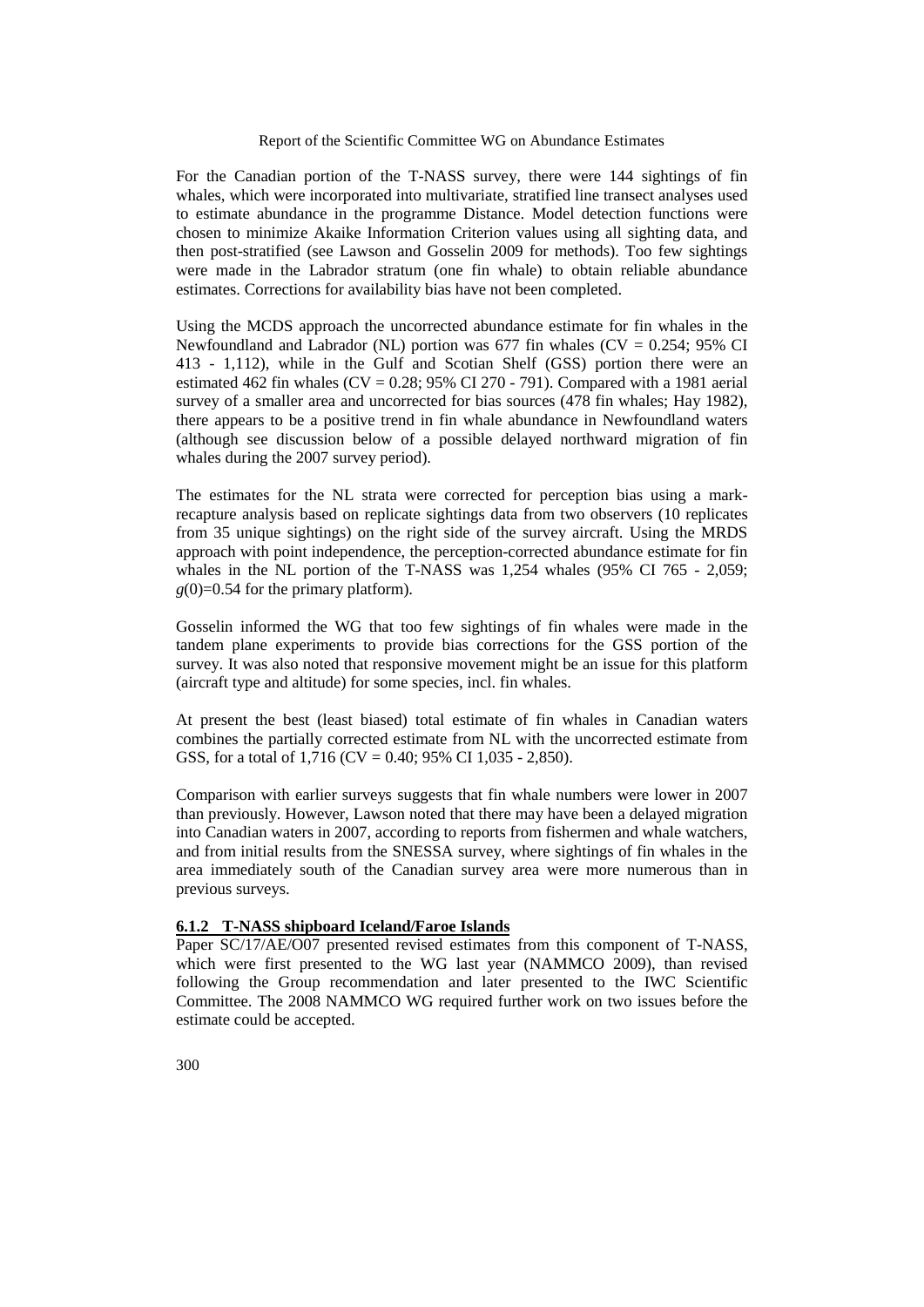The first issue involved correction of a suspected bias in radial distance estimation by the primary platform. Comparison of 30 distance estimates to duplicate sightings on one vessel revealed that, on average, perpendicular distances to sightings from the primary platform were 74.6% of distances to the same sightings from the tracker platform. Responsive movement, in this case attraction, was considered an unlikely explanation as comparison of primary and tracker sightings that were very close together in time showed the same pattern. Therefore a negative bias in distance estimation by the primary platform is suspected. If real, such a bias would result in the overestimation of abundance. However, the bias would apply only to non-duplicate sightings by the primary platform, as distance estimates by the tracker platform were used when available.

The discussion on this issue centred on the use of data from the trackers and the development of correction factors. It was noted that by having the trackers confirm the primary sightings one would obtain an independent distance estimation and better species determination: this should be implemented for future surveys. Since there was no precedent for such a correction in past surveys (and no way to derive one for surveys conducted before 2001, which used a single platform), the uncorrected estimate was considered acceptable for use in assessment. The Group underlined however that better estimates of distance by the primary platform were required and that this problem must be addressed in future surveys.

The second issue pertained to the use of the last distance estimation of for each sighting instead of the first, which is not standard practice for line transect surveys of cetaceans, although it has been used consistently in analyses of the Iceland/Faroese data. Gunnlaugsson indicated that this approach eliminates a possible positive bias due to random movement of the animals detected far ahead on the track line, but may introduce other biases if later surfacings are missed or due to responsive movement. The Group agreed that a reference was required to support this statement. The issue was not fully resolved, and Hammond and Gunnlaugsson volunteered to search the literature about this specific issue. It was however considered likely that any bias resulting from this practice would be very small.

The authors also noted that some post-stratification of particularly the NW block will be required to account for ice conditions, and agreed to provide revised estimates when this was completed. (This was completed after the meeting and the resultant estimates are noted below).

In conclusion the Group noted that the estimate uncorrected for  $g(0) \neq 1$  of 21,628 (95%) CI 15,731 - 27,739) should be accepted for consistency with previous surveys while the issue of bias in distance estimation should be addressed for future surveys. When the surface areas of the western strata are corrected for ice cover, the resultant estimate decreases by 4.7% to 20,613 (95% CI 14,819 - 25,466). The *g*(0)*-*corrected estimate of 27,493 (95% CI 18,289 - 41,328) is likely closer to actual abundance and could be preferred for some purposes. Corrected for ice cover this estimate is reduced slightly to 26,117 (95% CI 17,401 - 39,199). These estimates are similar to those for 2001 for a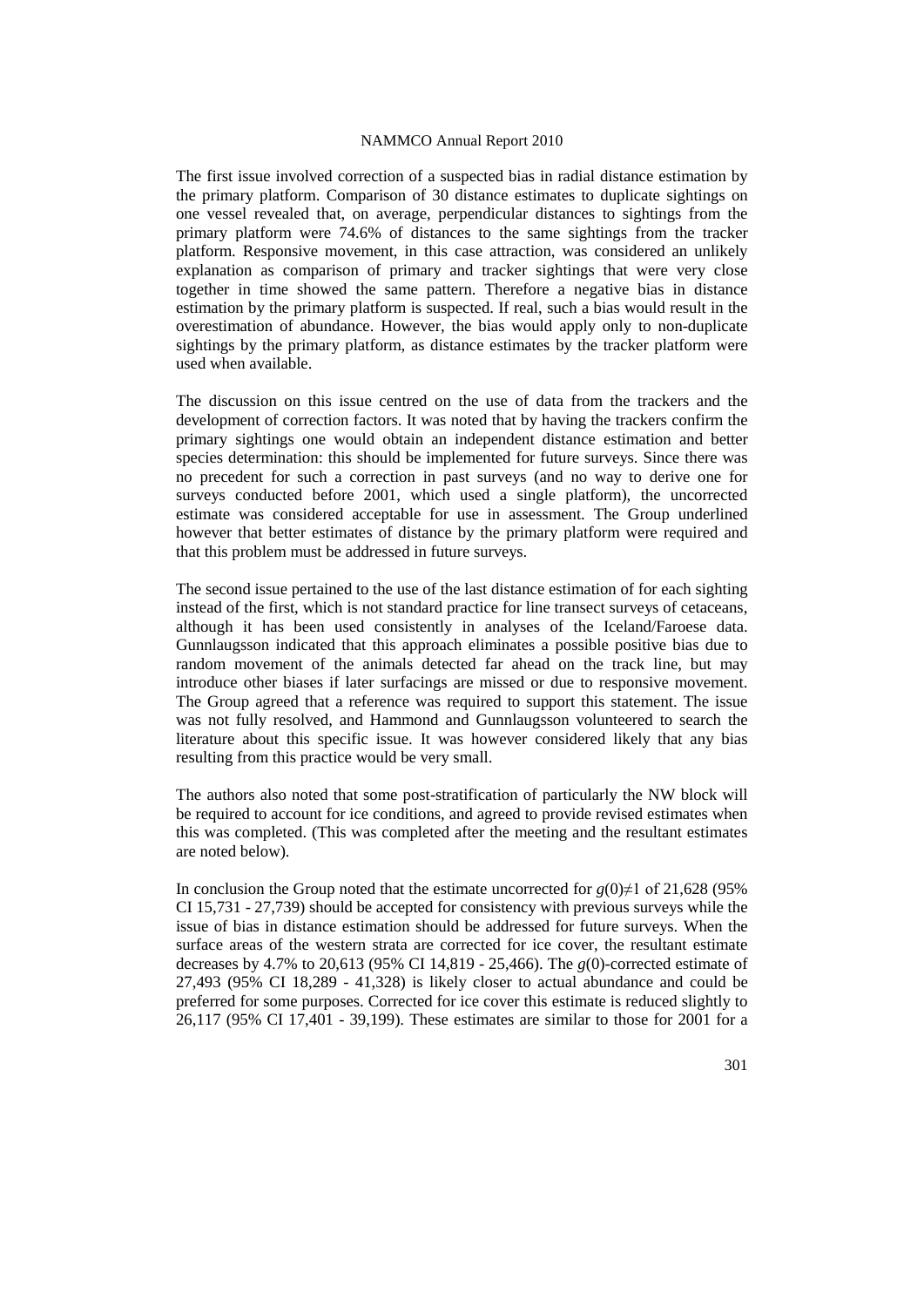similar area, so the increase observed over the period 1987-2001 (Víkingsson *et al.* 2009) has apparently ceased.

# **6.1.3 T-NASS aerial Greenland**

Hansen presented document SC/16/AE/07, The effort was conducted off West Greenland in August-September 2007 from a Twin Otter. A total of 9,433 km of survey effort covered 21 strata (11 offshore, 10 fiords) in sea states  $\leq$ 5 with a total stratum area of 220,924  $km^2$ . The survey was conducted as a double platform survey and mark-recapture distance sampling (MRDS) techniques were used to correct for perception bias.

24 sightings of fin whale groups were collected. Based on conventional distance sampling techniques an abundance of 4,359 whales ( $CV = 0.45$ ; 95% CI 1,879 -10,114) was estimated. MRDS methods gave an abundance estimate of 4,468 whales  $(CV = 0.68; 95\% \text{ CI } 1.343 - 14.871$ . Both estimates are negatively biased because no corrections were applied for whales that were submerged during the passage of the survey plane. There is an apparent positive trend in abundance since 1989.

The Group found it unusual that the proportion of duplicate sightings increased with perpendicular distance. No clear reason could be given for this, but it was suggested that some cues might be easier to spot at a larger distance. This could also be an artefact due to the relatively small sample size, with only 8 duplicates.

The CDS estimate was nearly the same as the MRDS estimate, and more precise. This is contrary to expectations as the MRDS estimate is corrected for perception bias and should therefore be higher. No clear explanation for this was provided, but it was noted that the two analyses differed in their truncation of perpendicular distances and their level of pooling of mean group size. This latter difference apparently had a very large effect on estimated abundance in some strata. Also blocks 4 and 7 were poorly covered and should be re-stratified. The WG also noted the apparent increase in numbers since 1989, but suggested that this should be examined in more detail, taking account of differences in survey methods and their inherent biases.

There was also discussion about the use of specialised harbour porpoise observers in large whale surveys, an issue that also arose in consideration of the Icelandic aerial survey. Unfortunately no conclusion was reached, but the point was considered very important.

The WG concluded that the CDS estimate was acceptable for assessment purposes, but that further work was required before the MRDS estimate could be accepted. The following work was recommended 1) post-stratification of blocks 4 (which includes much of the estimate) and 7 to only include areas actually surveyed (both estimates); 2) examination of the effect of the level of pooling of expected group size on stratum and total estimates (both estimates); 3) examination of the effect of right truncation on the MRDS estimate, particularly truncation to the same degree as the CDS estimate. An alternative would be to truncate the CDS model equivalently to the MRDS model. It was also recommended that the apparent positive trend in abundance since 1988 be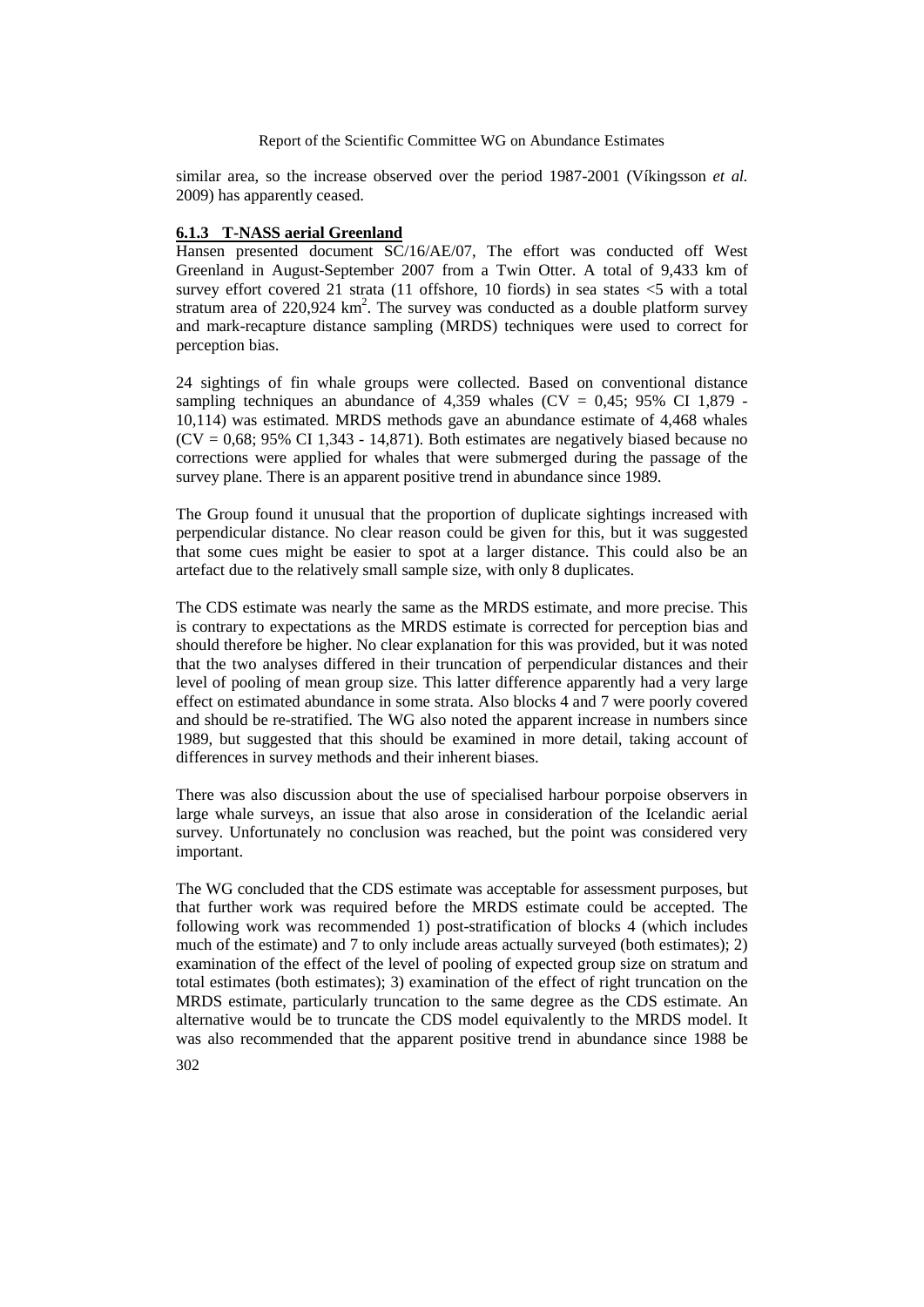examined in more detail, taking account of differences in survey design, as well as field and analytical methodologies.

# **6.1.4 CODA**

The abundance of fin whales (*Balaenoptera physalus)* and other baleen whales was estimated from data collected during shipboard sightings surveys as part of the Cetacean Offshore Distribution and Abundance in the European Atlantic (CODA) project (document SC/17/AE/O01). The survey area covered offshore waters beyond the continental shelf of the UK, Ireland, France and Spain. The area was stratified into four blocks and was surveyed by five ships during July 2007. Double platform methods employing the trial configuration (BT) method were used to estimate the abundance of fin whales and "large baleen whales" (fin, sei, fin/sei and blue whales) using the MRDS design-based method and also using density surface modelling. Primary perpendicular distances for duplicates were smaller than those from the Tracker platform, implying attractive movement, so a full independence model was used in analysis. Estimates from the two methods were comparable but model-based methods improved the precision and were considered best estimates. The density of large baleen whale species was greatest in the southern end of the survey area and water depth, temperature and distance to the 2,000m contour were important predictors of their distribution. The total abundance estimated for the entire survey area was  $9.019$  (CV = 0.11: 95% CI 7,265 - 11,200) fin whales and 9,619 (CV = 0.11; 5% CI 7,760 - 11,920) large baleen whales. The uncertainty around these estimates due to duplicate classification and species identification were explored. The fin whale abundance estimate is likely to be underestimated because it excludes unidentified large whales, of which a large proportion was likely to have been fin whales. Notwithstanding this, these large baleen whale abundance estimates are the first robust estimates (corrected for responsive movement and  $g(0)$ ) for this area.

The Group noted that a single platform estimate which would be useful for comparison with earlier surveys had not been performed and encouraged the authors to do so. This would facilitate comparison with the Spanish and Faroese portions of previous NASS, which overlapped with the CODA survey area. Because of the heterogeneity of the methods employed in past surveys it is difficult to infer the direction of trends in population size.

An alternative explanation of the difference in distance measurements between the tracker and primary platforms would be systematic bias by one or both platforms. This feature was also seen in the T-NASS shipboard data, where it was attributed to underestimation of distance by the primary platform. Attractive responsive movement by fin whales is unexpected and was considered very unlikely by some members of the WG. However no firm conclusion on this issue could be reached.

The Group agreed with the authors that the model-based estimates should be preferred because of their higher precision. However they also agreed that the estimate for fin whales is certainly negatively biased because a large (but unknown) proportion of the unidentified large whales estimate is likely composed of fin whales. The Group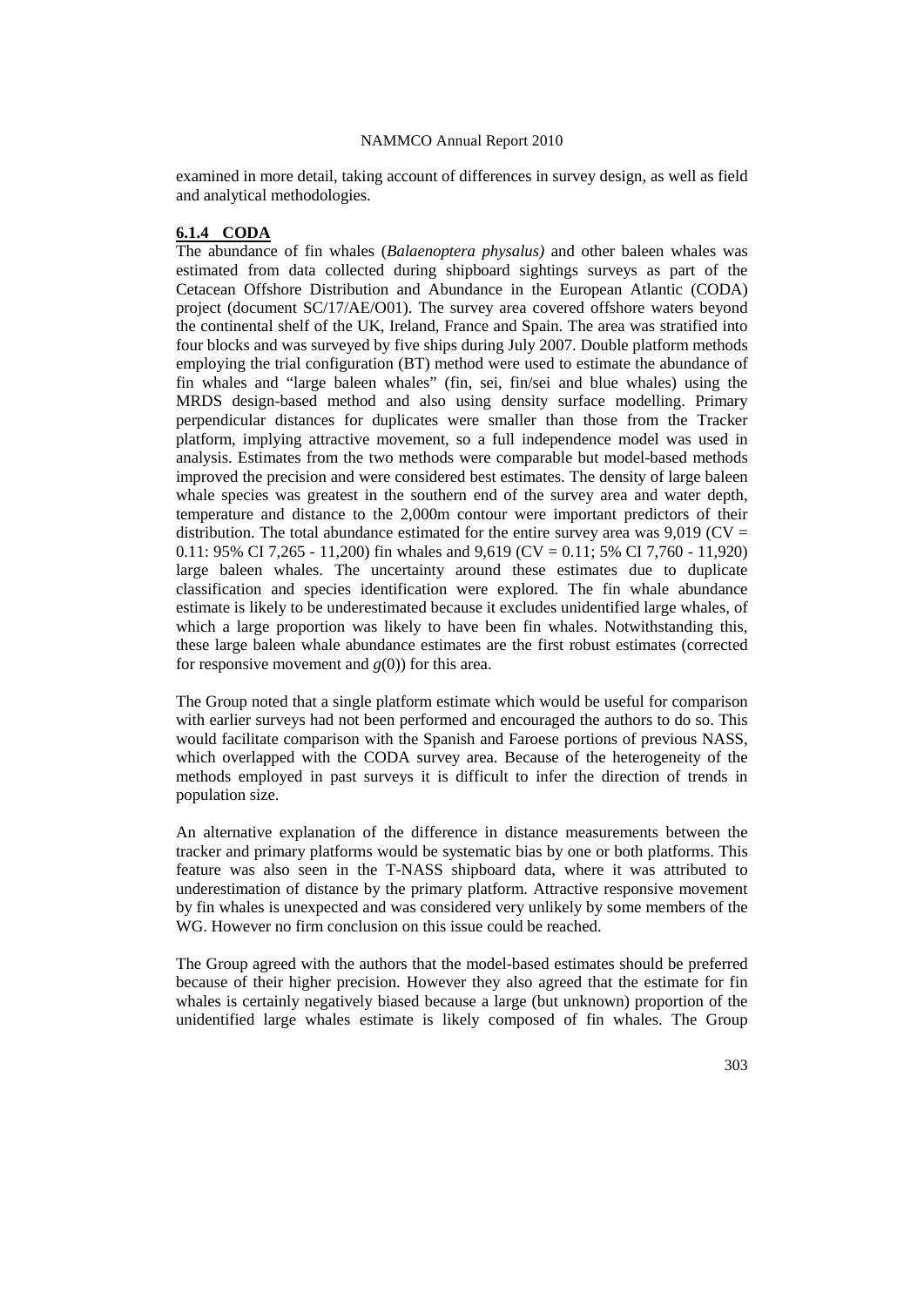encouraged the authors to investigate this aspect further to determine whether a more accurate estimate for fin whales could be derived.

### **6.1.5 SNESSA**

No new information was available beyond that reported last year. The Group encouraged the timely analysis and reporting of these survey results for all species.

### **6.1.6 Combined estimate**

There seem to be no issues of overlap thus the survey results are considered additive. A simple sum of the estimates for CODA, Iceland-Faroe Islands, Greenland and Canada yields a total estimate of  $42,119$  (CV = 0.15). To this may be added the estimate for the Norwegian survey area in the period 1996-2001 of 6,409 (CV = 0.18) (Øien 2009) and recent estimates from the American eastern seaboard of about 3,000 (Palka, SC/17/AE/O14). All of these estimates are negatively biased to a greater or lesser degree by uncorrected perception, availability and/or other biases. Therefore the total number of fin whales in the North Atlantic must exceed 50,000.

#### **6.2 Minke whale**

#### **6.2.1 T-NASS aerial Canada**

For the Canadian portion of the T-NASS survey, there were 144 sightings of minke whales. Too few sightings were made in the Labrador stratum to obtain reliable abundance estimates (four lone minke whales). Analytical methods were the same as those described for fin whales under 6.1.1. Corrections for availability bias have not been completed. Using the MCDS approach the uncorrected abundance estimate for minke whales in the NL portion of the T-NASS was  $1,087$  (CV = 0.27; 95% CI 642 -1,840), while in the GSS portion of the T-NASS there were an estimated 1,927 minke whales  $(CV = 0.21; 95\% \overline{C}I 1,196 - 2,799)$ .

The estimates for the NL strata were corrected for perception bias using a markrecapture analysis based on replicate sightings data from two platforms (4 replicates from 32 unique sightings) on the right side of the survey aircraft. Using the MRDS approach with point independence, the abundance estimate for minke whales in the NL portion of the T-NASS was 3,748 whales (95% CI 2,214 - 6,345; *g*(0)=0.29).

The Group noted that the estimate for the Scotian shelf and Gulf area is biased for availability and perception, while that for NL is biased for availability. Both of these biases are likely large. Nevertheless these were accepted as valid minimum estimates for the areas. It was suggested that the possibility of correcting for availability bias using the methods employed in SC/17/AE/08 be investigated.

No inference on trends could be made as information on historical abundance for this species is very limited.

# **6.2.2 T-NASS shipboard Iceland/Faroe Islands combined with T-NASS extension**

304 Gunnlaugsson reported on document SC/17/AE/O04 (IWC SC/61/RMP12) which presented analyses of the T-NASS 2007 data from the six vessels operating in the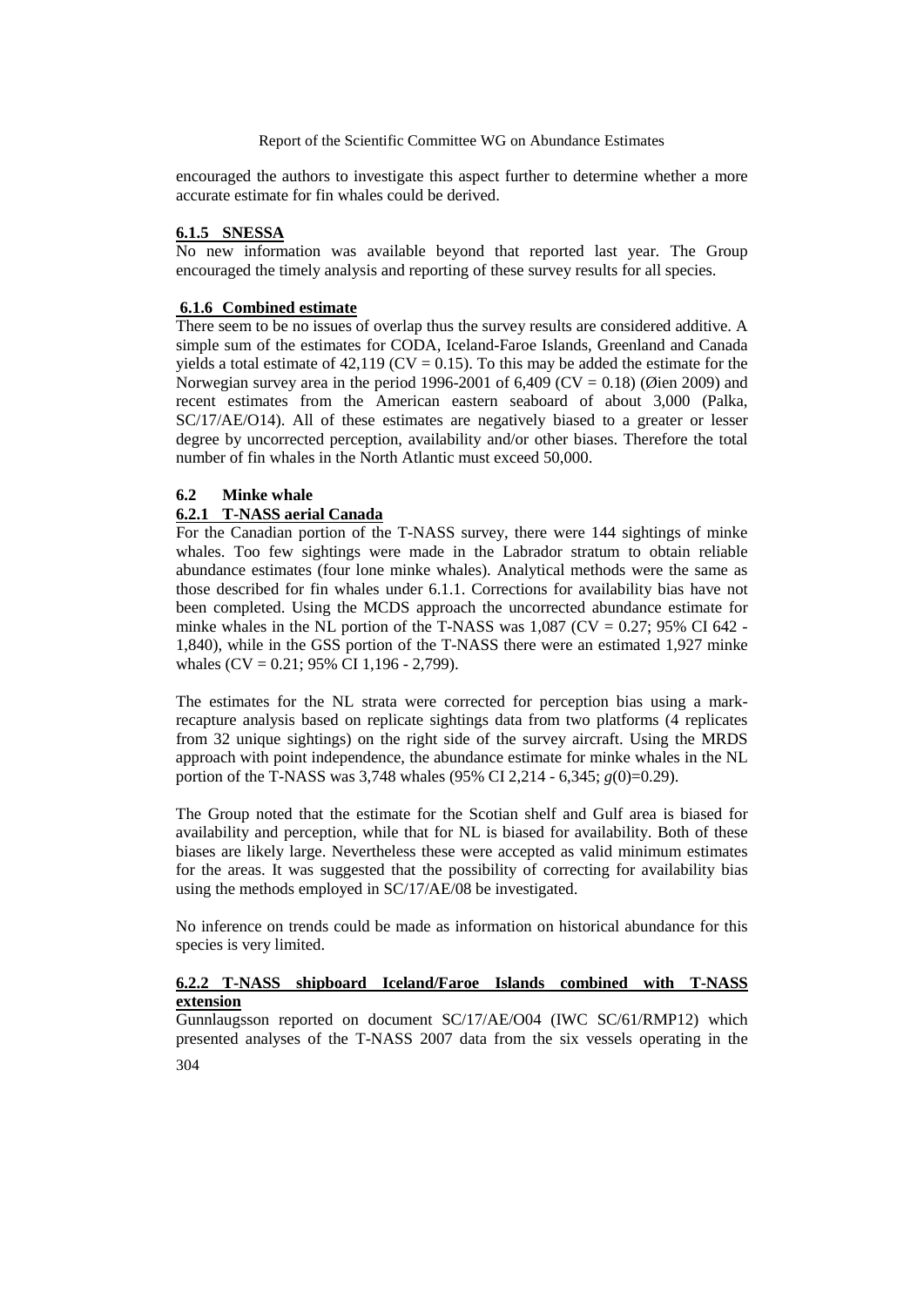central North Atlantic. Three vessels surveyed using double platform BT methods. Two dedicated cetacean observers searched on each of three other research vessels engaged primarily in other research activities. These vessels are referred to as extension vessels and the intention was for them to extend survey coverage to areas not surveyed by the main sightings survey vessels. One of these vessels made no minke whale sightings on full effort and so the area covered only by this vessel (Southwest) receives zero abundance. Abundance in the coastal Icelandic block was covered by aircraft and was not considered here. The area along the coast of East Greenland and the pack ice edge there, which had the highest densities in the survey area in previous NASS, was poorly covered due to adverse conditions. In total, 30 sightings were made in BT mode and 7 sightings in combined platform mode, that is, during periods when BT mode could not be maintained for logistical reasons. In addition 20 sightings were made in single platform mode, mainly on the extension vessels. There were 24 trials (tracker sightings) of which 4 to 5 were likely duplicates, all at short distances, the primaries duplicating nearly all whales that the trackers saw close to the trackline. An analysis is presented from all the vessels combined. Results from both Point Independence and Full Independence were considered and in both cases  $g(0)$  was estimated at 0.95; *i.e*., close to 1. Including the combined mode effort as primary effort, contrary to expectation, reduced the estimate of abundance.

The results were tested for bias in distance estimates by the primary platform (naked eye estimates). Multiplying up the primary distances by 1.34 (based on comparison of primary and tracker estimates of distance to immediate duplicates of fin whales) led to estimates that were 11% lower.

Assuming no responsive movement (Point Independence model) and using the extension vessel data only when no dedicated sighting vessel data were available (in block CL) gave an estimate for the NASS-07 survey area of 10,900. Full bootstrap 95% confidence intervals are 6,600-30,000. The estimate for the surveyed part of the Central Area is 11,100 (95% CI 6,400 - 30,600). The Full Independence model estimates were almost three times higher, which implies extreme avoidance of the animals to the sighting vessels. This level of avoidance has not been documented and so the Point Independence model estimates are recommended by the authors. A number of problems were identified in the implementation of the BT method in this survey which most likely introduced negative biases due to incomplete recording or not fully independent recording of the uncertainty/incompatibility in species identification from the platforms. These estimates are not corrected for availability bias and where such estimates exist (*e.g*. from the Norwegian surveys, which have minke whales as the target species) they should be preferred.

The Group found the document to be unclear in a number of areas and noted that it contained obvious errors that made the results difficult to understand. Furthermore the information provided is not sufficient to interpret the methods and the estimates. Therefore the Group could not accept the estimates provided.

It was reiterated that Iceland and the Faroe Islands should provide a simple CDS estimate for these data, uncorrected for  $g(0)$ , recognizing that the data are not sufficient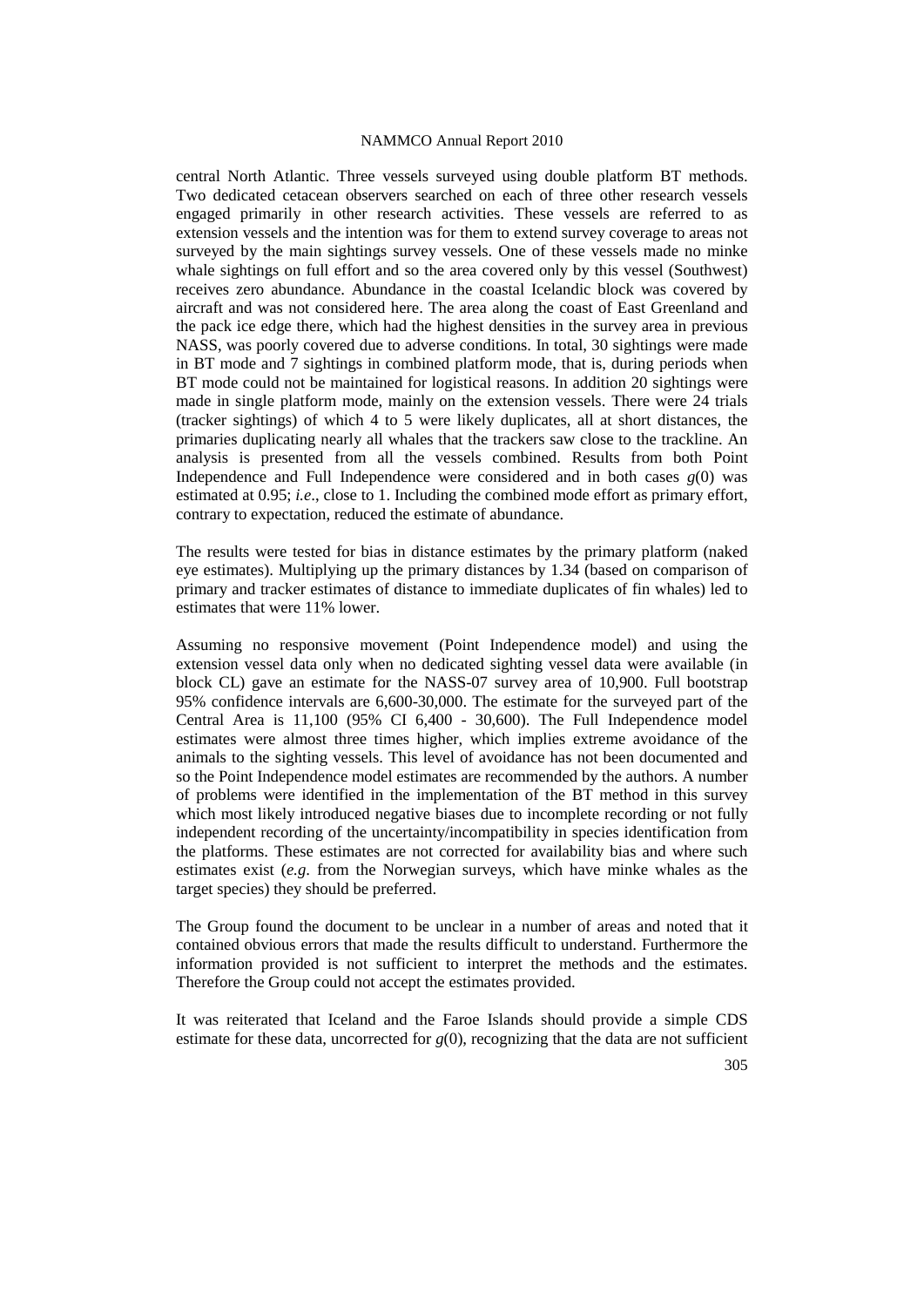for an estimate of this parameter – this estimate should be kept consistent with earlier estimates for similar surveys in the area (Pike *et al.* 2009). A map of sightings used in the analysis would also be useful for the assessment of the work presented.

No inference on trends could be made as the estimates were not accepted. Nevertheless they are not inconsistent with previous estimates for the area (Pike *et al.* 2009), in which no trends were detected.

Finally, it was noted with regret that this document had been presented to the SC of the IWC without mentioning either NAMMCO or any other partners involved in the organisation of the surveys.

# **6.2.3 T-NASS aerial Iceland 2007 (choosing best estimate)**

The estimates contained in SC/17/AE/O06 were presented last year and have not been revised. Two estimates were developed: one using data from both primary observers, and the other using data only from the primary observer experienced in previous minke whale cue counting surveys. The latter estimate was 42% higher than the former. In 2009 the Scientific Committee asked this Working Group select the estimate which was most suitable for future assessment work.

The Group reiterated that the estimate based only on the single observer for whom duplicate sightings were available was comparable to the 1987 and 2001 estimates. However the estimate using also sightings from the observer for whom data lacked to quantify negative detection bias had a lower CV. Therefore, for assessment purposes, both estimates might be employed.

### **6.2.4 Aerial Iceland 2009 (survey report)**

Pike reported on the Icelandic aerial survey carried out in June-July 2009, which was a continuation of a series of surveys, using nearly identical design and methodology, conducted in 1987, 1995, 2001 and 2007 (Pike *et al.* 2008, 2009). The main target species of these surveys has been minke whale, however sightings of all species are registered. The 2009 survey was carried out primarily because the abundance of minke whales estimated from the 2007 survey was not consistent with earlier surveys: Pike *et al.* (2008) estimated that the abundance of minke whales in 2007 was just 24% of that estimated for 2001 by Borchers *et al.* (2009). Results from a partial survey carried out in 2008 suggested that the 2007 results might be anomalous (Gunnlaugsson *et al.* 2009)

The survey was conducted successfully in June-July 2009. The aircraft, equipment, survey design and observation protocols were nearly identical to those used in recent aerial surveys in the area. One of the primary observers and the cruise leader (control observer) were experienced in minke whale cue counting surveys, while the other primary observer had experience from ship surveys only. Full double platform effort was maintained on one side of the plane only.

306 Of the 29 days the plane was available, at least some effort was flown on 17 (59%). This was somewhat worse than in 2007, when 67% of the available days were flown. Total realized effort was 73% of planned effort. This is not as good as in 1995, 2001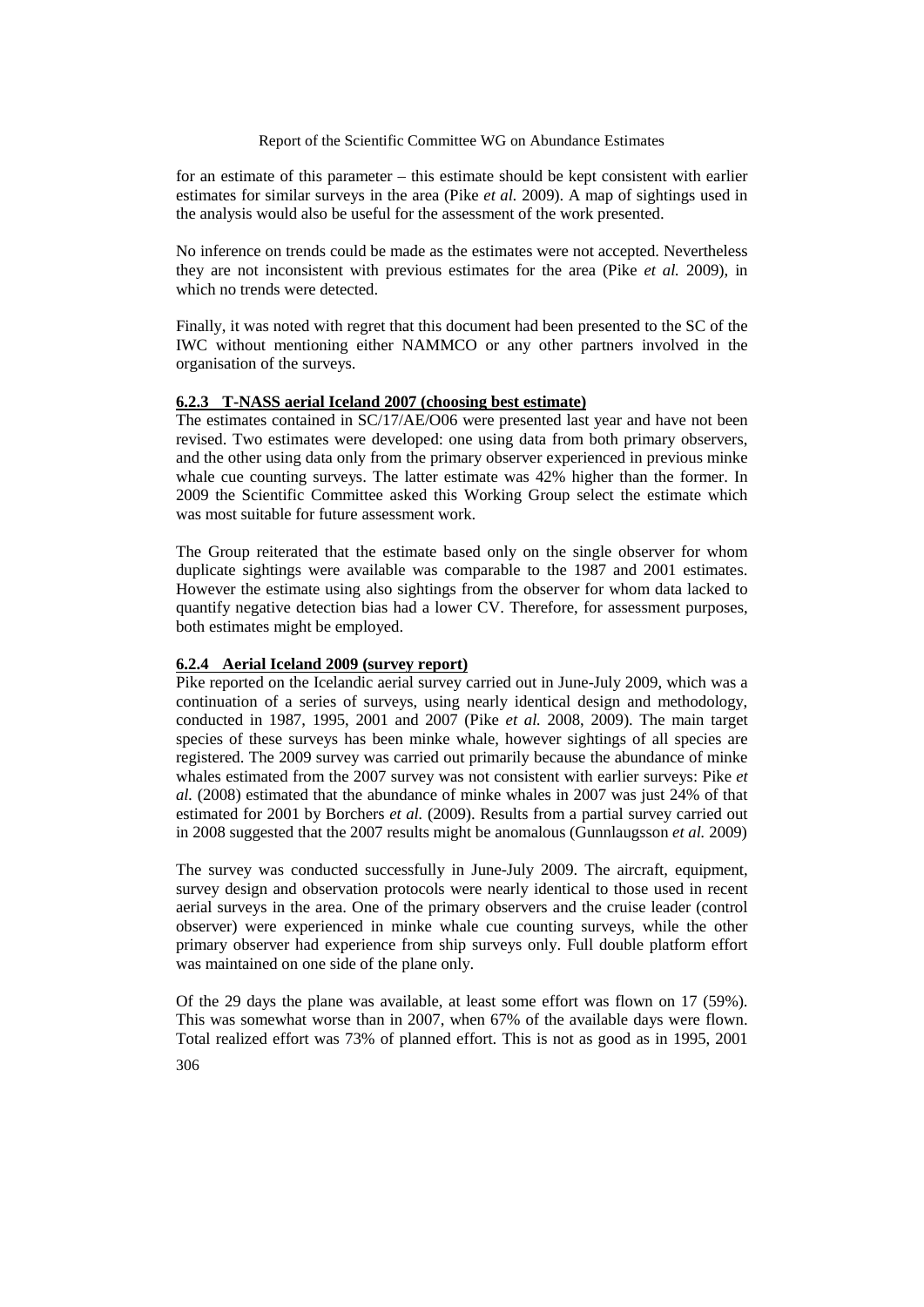(78%) or 2007 (79%), but better than that achieved in 1987. In general extensive areas of fog and prevailing northerly winds made surveying particularly difficult in 2009.

The primary observer, who had no prior experience from aerial surveys, performed poorly in recording data quickly enough and produced fewer sightings and was exchanged with the cruise leader (control observer) partway through the survey. In addition, a serious equipment failure led to the loss of some data. This may create some difficulties in the data analysis.

Data compilation and checking are not yet complete so distribution maps and sighting records are as yet unavailable. Generally minke whales were sighted more frequently than in 2007, but probably less frequently than in 2001. It is anticipated that an estimate for minke whales will be completed by January 2010

The Group appreciated that this survey encountered many problems but was pleased that an abundance estimate should be feasible with the data that were collected. It was noted the production of an abundance estimate by January 2010 would be in time to be presented to the scheduled meeting of the Assessment WG.

#### **6.2.5 T-NASS aerial Greenland**

Hansen presented document SC/17AE/08. The details of the survey are the same as reported under 6.1.3 for the fin whales. Twenty-seven (22 from sea states lower than 3) sightings of minke whale were made within a strip width of 300 m: the average time from first detection to when the sighting passed abeam was 1.7 sec. Due to the uniform and narrow distribution of the detections strip census methods were used to analyze the survey. To correct for whales missed by the observers and whales that were submerged during the passage of the plane two methods were considered.

*Method 1* included all detections of minke whales (n=27) and correction for an instantaneous availability that included submergence of whales. Using only data from sea states  $\langle 3 \rangle$  (n=22) the 'near surface' (both whales breaking the surface and nearby visible from the planes on photos) abundance of minke whales was 1,866 ( $CV = 0.30$ ) and a correction for whales missed by the observers with a simple mark-recapture estimator resulted in a corrected abundance of  $1,904$  (CV = 0.30) whales. The proportion of time that minke whales were visible (available) to observers was estimated using aerial photographic images collected in Faxafloi Bay in Iceland in September 2003. Adjusting for the availability bias resulted in a fully-corrected estimate of 16,609 (95% CI 7,172 - 38,461) minke whales.

*Method 2* used only detections of minke whales that were observed to break the surface (n=19). Applying this method to effort data at sea state  $\langle 3 \rangle$  (n=14) results in an 'at surface' abundance of  $1,174$  (CV = 0.39) whales and correcting for whales missed by the observers increased the abundance to  $1,198$  (CV = 0.39) whales. Data from satellite transmitters (ST-15, Telonics Inc.) deployed on five minke whales in West Greenland, Svalbard/Norwegian waters and Iceland during 1998-2002) were used to adjust for availability by estimating the proportion of time the whales had their backs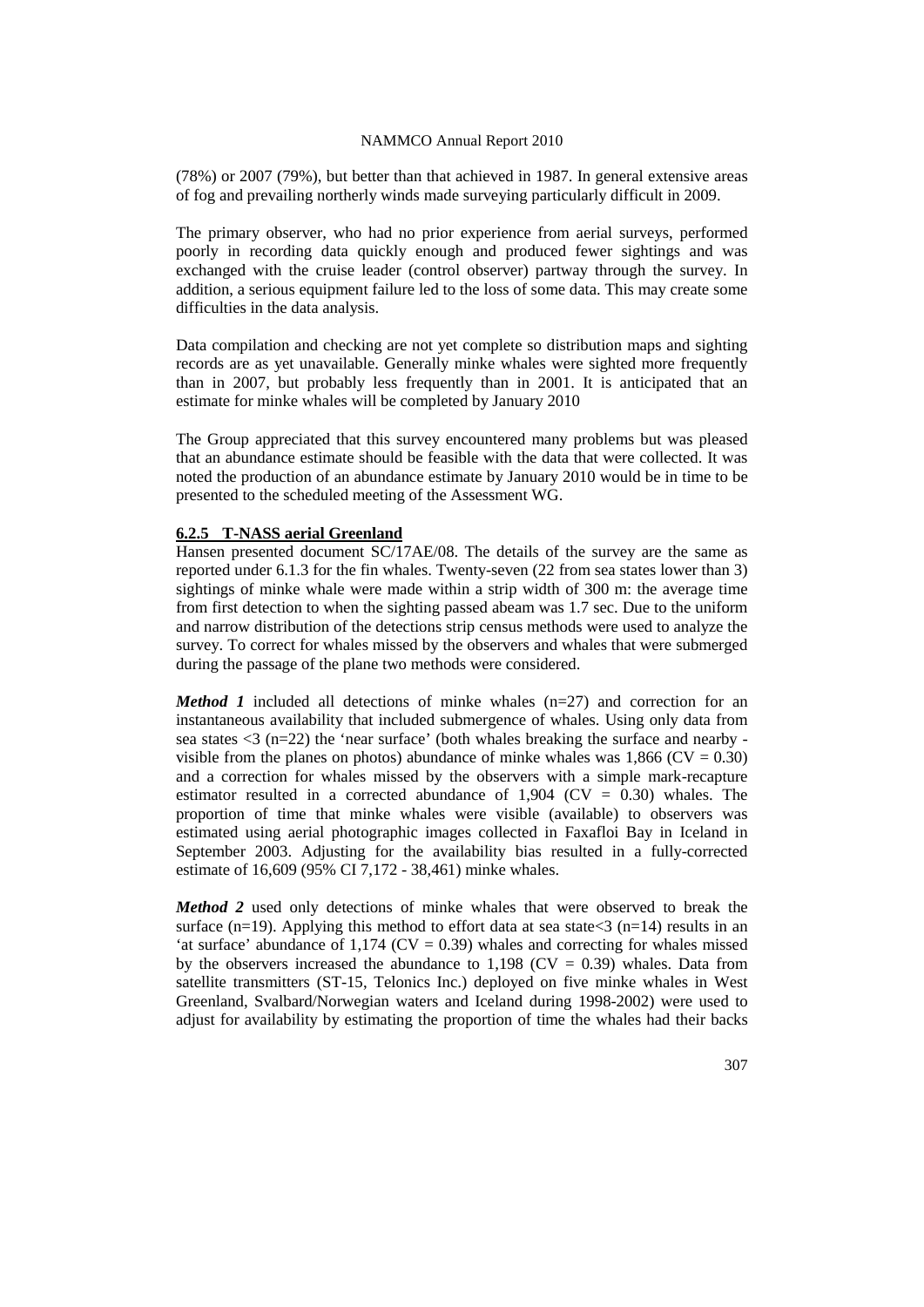above the surface. This resulted in fully corrected estimate of 22,952 (95% CI 7,815- 67,403) minke whales.

The Group remarked that both the photos and most of the satellite tag applications used to estimate availability were from areas other than Greenland, and that the corrections should therefore be applied with caution.

The Group noted that the authors had used the average forward sighting distance as the width of the detection window, and suggested that 2 times the average would be more appropriate. Using 2 times the average would reduce the higher (method 2) estimate and thus make the estimates quite similar. In calculating the average forward distance the authors use the larger number from the 2 observers (the lower number being 0 in all cases), which may have been seen as compensating for use of the average distance in the correction for availability bias.

Given a larger detection window (as is the case with most previous surveys), a uniform detection probability within the window is less likely. This in addition to the heterogeneity in the cues implies a positive detection correlation of the 2 observers. The correction for perception bias would therefore be too low.

With these caveats, the Group welcomed the two abundance estimates and noted that they are similar and both equally suitable for management purposes.

From the historical series of point estimates it appears that the general trend in this area is a slight increase, even if it was underlined that the methods used in previous abundance estimates are not all homogeneous.

The group discussed the applicability of these methods to the Icelandic aerial surveys. It was noted that the detection windows of the two sightings platforms used in the Twin Otter differ significantly and the sightings are not concentrated at the abeam line, which would invalidate the application of these methods for those data.

### **6.2.6 T-NASS shipboard Greenland**

The Group regretted that working paper had not been made available for this meeting, however Hansen reported that 27 sightings were collected and the preliminary uncorrected (for both perception and availability bias) abundance estimate is 7,079 animals ( $CV = 0.35$ ; 95% CI 3,477-14,413). It was recommended that this estimate be fully documented and reported as soon as feasible.

# **6.2.7 CODA and SCANS II**

The abundance of minke whales was estimated from data collected during shipboard sightings surveys as part of the Cetacean Offshore Distribution and Abundance in the European Atlantic (CODA) project using CDS methods because of limited sample size (document SC/17/AE/O01). Sightings were restricted to the northern blocks of the survey area and estimated abundance, uncorrected for *g*(0) or responsive movement, was 6,765 (CV = 0.99; 95% CI 1,240 - 36,900)). Minke whale abundance was estimated from the SCANS-II survey of European Atlantic continental shelf waters in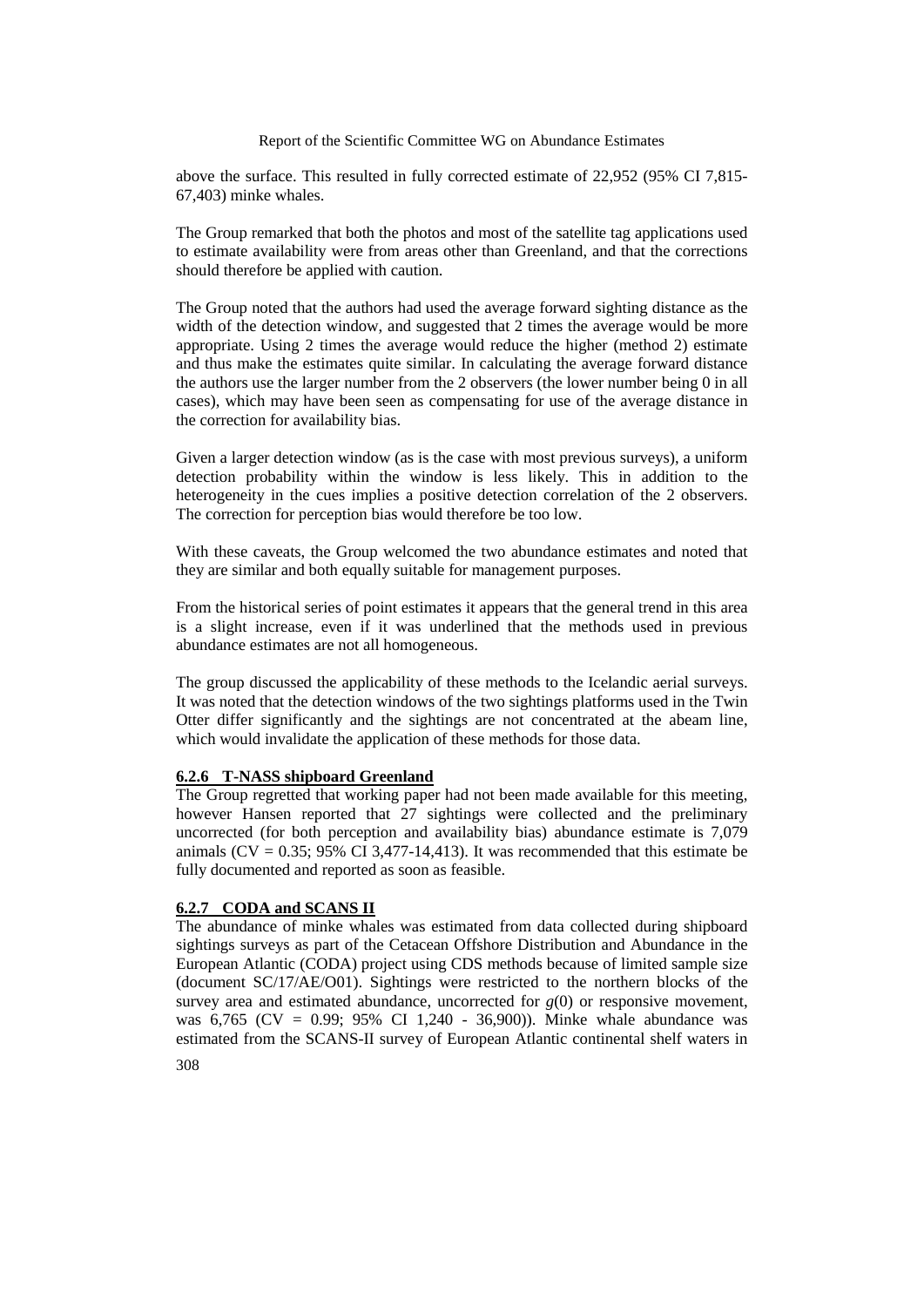2005 using MRDS design-based methods as  $18,614$  (CV = 0.30; 95% CI 10,400 -33,200) (document SC/17/AE/O03).

Abundance of minke whales was estimated in 1994 from the SCANS survey as 8,445 (CV = 0.24; 95% CI 5,000 - 13,500) (Hammond *et al.* 2002). The estimate for 2005 for the area covered in 1994 was 13,462 (CV = 0.27); higher, but not significantly at the 5% level, than the 1994 estimate.

#### **6.2.8 SNESSA**

See item 6.1.5.

#### **6.2.9 Combined estimate**

The presence of an overlap between the Icelandic aerial and shipboard surveys precludes a simple addition of the estimates for this area. Furthermore, it was underlined that the latest Icelandic shipboard estimate has not yet been accepted.

The Group noted that, although the Canadian and Greenlandic aerial surveys had been conducted somewhat later than the others, it was unlikely that there would be movement that would result in double-counting. One indication of the absence of movement between the areas is the lack of minke whale sightings from the simultaneous Redfish survey platforms, implying that there is little movement between Canada and West Greenland or between these areas and areas further east. For these reasons the Group deems the estimates to be additive in this case.

It was noted that the Norwegian mosaic survey total estimate and the other T-NASS estimates cannot be directly added as the Norwegian estimates apply to a 6-year period and are fully corrected for availability and perception biases. Nevertheless the sum of all estimates would provide an absolute minimum number of minke whales in the North Atlantic. This sum would be in excess of 150,000 animals.

#### **6.3 Humpback whale**

#### **6.3.1 T-NASS aerial Canada**

For the Canadian portion survey, there were 227 sightings of humpback whales. No sightings were made in the Labrador stratum. Analytical methods were the same as those described for fin whales described under 6.1.1. Corrections for availability bias have not been completed. Using the MCDS approach the uncorrected abundance estimate for humpback whales in the NL portion was 928 humpback whales ( $CV =$ 0.19; 95% CI 634 - 1,357), while in the GSS portion there were an estimated 653 humpback whales  $(CV = 0.26; 95\% \text{ CI } 385 - 1.032$ ).

The estimates for the NL strata were corrected for perception bias using a markrecapture analysis based on replicate sightings data from two observers (13 replicates from 88 unique sightings) on the right side of the survey aircraft. Using the MRDS approach with point independence, the abundance estimate for humpback whales in the Newfoundland portion was 3,712 whales (95% CI 2,536 - 5,428; *g*(0)=0.25). Assuming a constant rate of population increase, comparing the 2007 estimates with uncorrected results from Hay's 1981 survey of a smaller portion of Newfoundland waters (Hay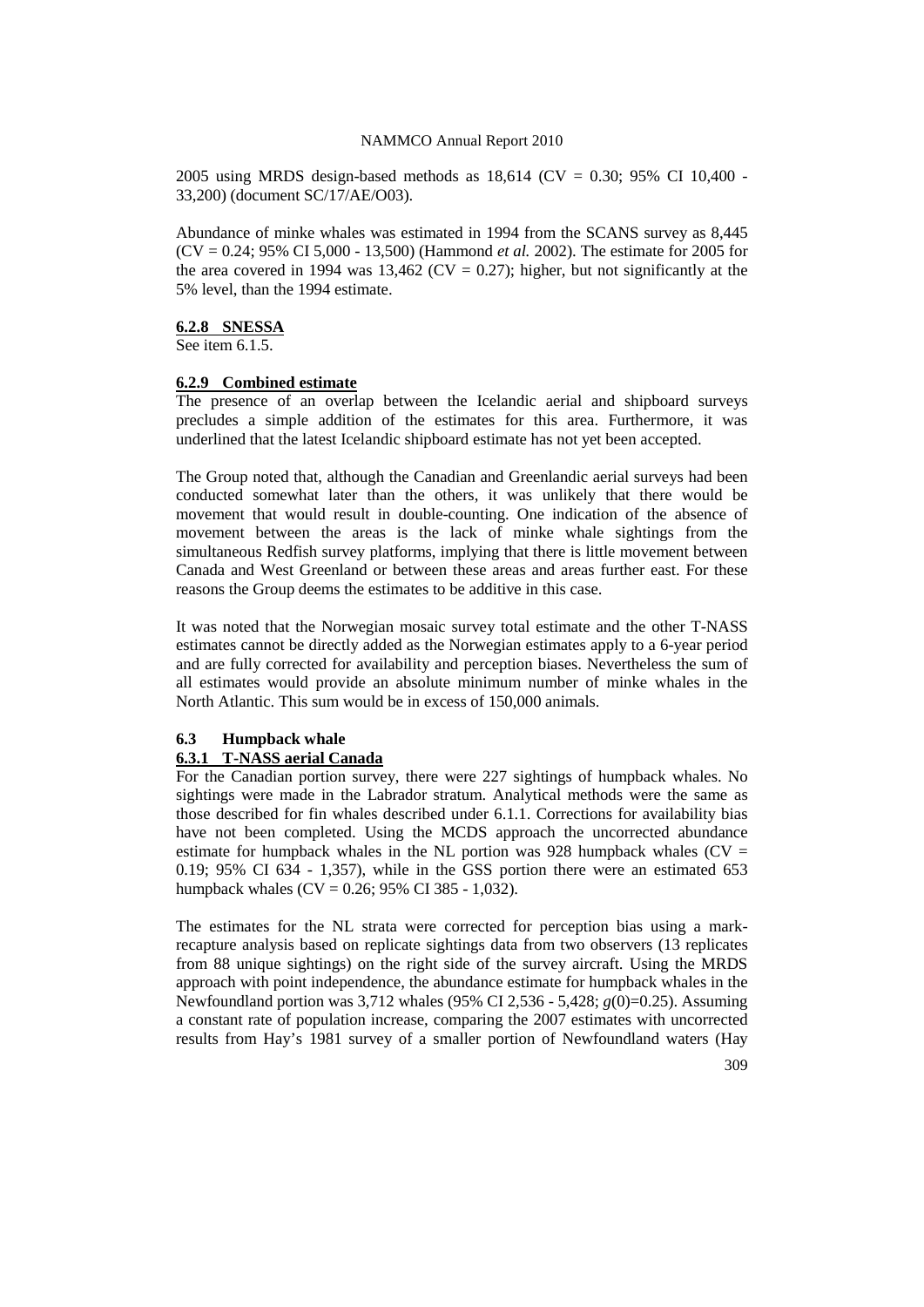1982), humpback numbers in Newfoundland waters may have increased at approximately 8.2%.

The Group noted that the point estimate presented here was higher than the one from past surveys. However, it was underlined that the extent of this and previous surveys do not exactly coincide and the comparison has to be made with caution, although anecdotal information (*e.g*. from tour operators) seems to confirm an increase in abundance.

The estimates presented were endorsed by the Group. The Group also recommended that the estimates be corrected for availability, while recognizing that such corrections must by necessity be preliminary.

#### **6.3.2 T-NASS aerial Iceland**

Pike presented document SC/17/AE/05 which provides estimates of humpback whale abundance from the Icelandic coastal aerial survey conducted in June-July 2007. Details of the survey methods are provided by Pike *et al.* (2008) and NAMMCO (2009). Humpback whale sightings were concentrated off northwest Iceland, and most whales were seen close to the pack ice edge there. Unlike in 1995 and 2001, no humpbacks were seen off eastern Iceland.

Double platform (DP) effort was maintained on one side of the aircraft, data from this side were used to provide correction factors for perception bias for the primary and combined platforms. Four estimates were provided: 2 using conventional distance sampling techniques for the combined platforms and the primary platform, one using the right side DP data and MRDS methods to provide an estimate corrected for perception bias for the primary platform, and one using the same data to provide a similarly corrected estimate for the combined platforms. The conventional estimate using data from both platforms was 1,138 (95% CI 565 - 2,039), while that for the primary platform only was 810 (95% CI 370 - 1,770). Incorporation of a mean *g*(0) of 0.64 ( $CV = 0.36$ ) for the primary platform raised that estimate to 1,275 (95% CI 454 -3,579), and  $g(0)$  of 0.88 (CV = 0.64) for the combined platforms increased that estimate to 1,522 (95% CI 802 - 2,887). Post stratification of the survey area to that which was actually covered lowered all these estimates by 19-23%. These estimates are not corrected for whales that were diving and hence not visible as the plane passed over, and are therefore negatively biased.

Total abundance estimated for 2007 using comparable methodology was 52% and 72% lower than 1995 and 2001, respectively (Pike *et al.* 2009), however neither decrease is significant (*P>*0.05).

The Group discussed the different estimate methods presented and considered the Combined Platform Corrected estimate (CP-C) to be the best to date as it includes most observations. However, for consistency with previous estimates, the Primary Platform estimates (PP and PP-C) were also accepted.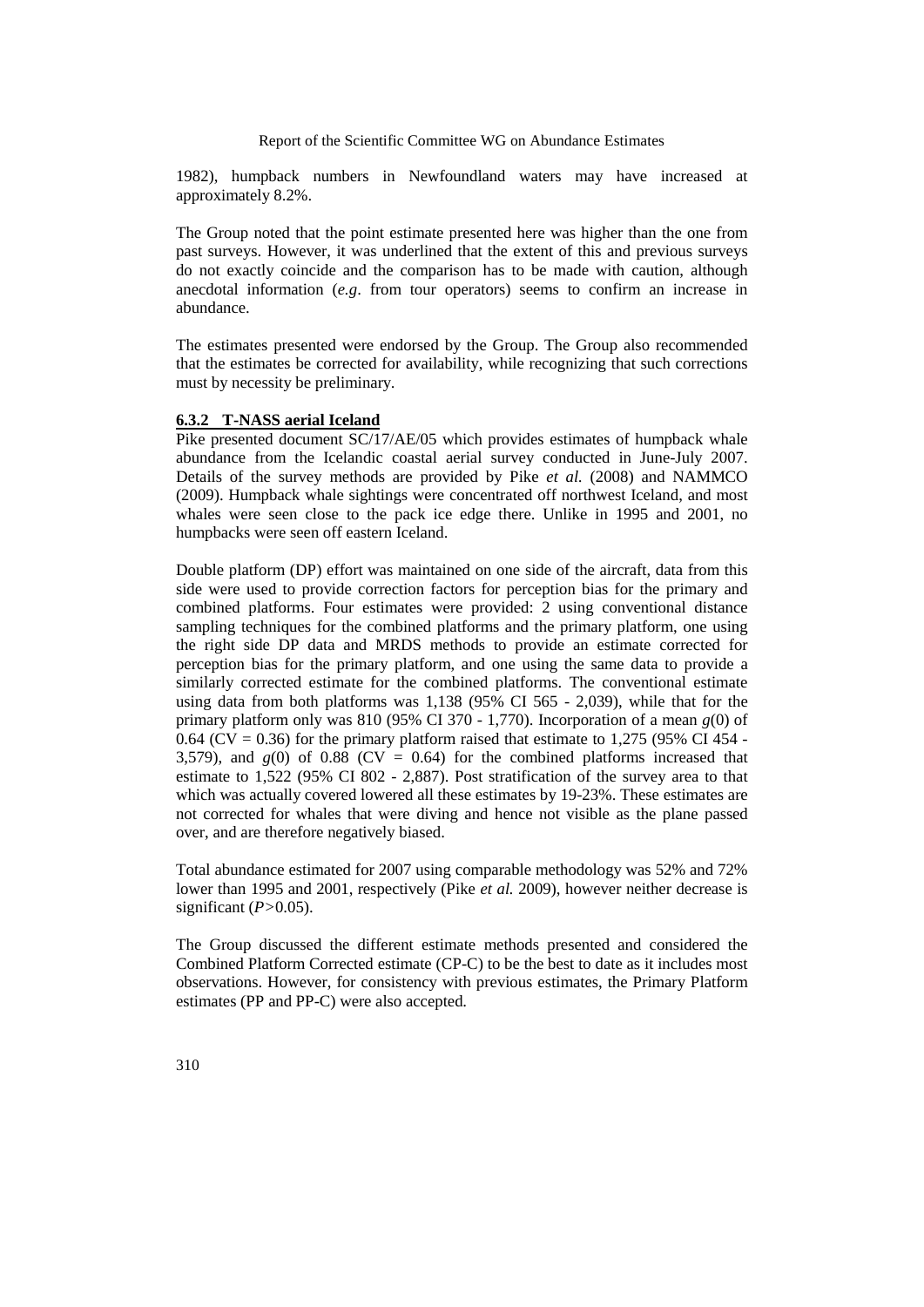Because responsive movement was considered unlikely the Group recommended that the estimates be redone under the assumption of point independence. This was done after the meeting resulting in a  $g(0)$  value of 0.70 (CV = 0.17) for the primary platform and an abundance estimate of 1,162 (95% CI 497 - 2,717). The combined platform estimate incorporated a  $g(0)$  of 0.91 (CV = 0.06) for a total abundance of 1,242 (95%) CI 632 - 2,445).

The absence of sightings east of Iceland seems to be the major reason for the decline in abundance as indicated by the 2007 estimate.

#### **6.3.3 T-NASS shipboard Iceland/Faroe Islands**

Pike presented document SC/17/AE/04 which provided abundance estimates for humpback whales from the Icelandic and Faroese components of the T-NASS ship surveys. As in most previous surveys (Pike *et al.* 2005) humpback whales were commonly sighted to the north and northwest of Iceland in blocks IN and NW. Unlike in previous surveys, no humpbacks were sighted off eastern and northeastern Iceland, and few were seen close to East Greenland. Coverage in both these areas was however poor. A combined platform estimate, using conventional distance sampling analysis and non-duplicate sightings from both platforms, totalled 11,572 (95% CI 4,502 - 23,807) for humpbacks identified with high and moderate certainty. Effort conducted in full B-T mode was analyzed using MRDS techniques in Trial configuration and assuming point independence. This resulted in an estimated  $g(0)$  for the primary platform of 0.79 (CV = 0.12) and an abundance of 16,633 (95% CI 6,494 - 42,601). Adding whales identified with low certainty raised this estimate by 6% for both estimates. The former estimate is uncorrected for perception and availability biases, while the latter is corrected for perception and at least partially for availability. The abundance estimated in 2007 is lower, albeit not significantly so, to those estimated for 1995 and 2001 (Paxton *et al.* 2009), suggesting that the rapid increase in abundance documented by Pike *et al.* (2005, 2009) may have ceased.

The distribution of sightings seems to have changed since 2001 which might be a consequence of appreciable changes in the marine ecosystem around Iceland in recent years (Ástþórsson *et al.* 2007). In particular capelin abundance off Iceland has been lower in recent years, and the summer distribution has shifted towards East Greenland (Pálsson *et al.* 2009) This could explain the absence of sightings off eastern Iceland, however survey effort in this area was sparse.

The analysis does not incorporate effort from the extension vessels, however these vessels made very few sightings of humpback whales so the abundance estimates would not be affected. However it was recommended that the authors should incorporate this effort at least into the map illustrations to show the areas that were covered.

A higher than expected proportion of humpback whale sightings was made while in B-T mode. This has the effect of making the MRDS estimate higher than would be expected by the correction for  $g(0)$  alone. The reasons for this are not clear but it may simply be related to the clustered distribution of humpbacks. The Group therefore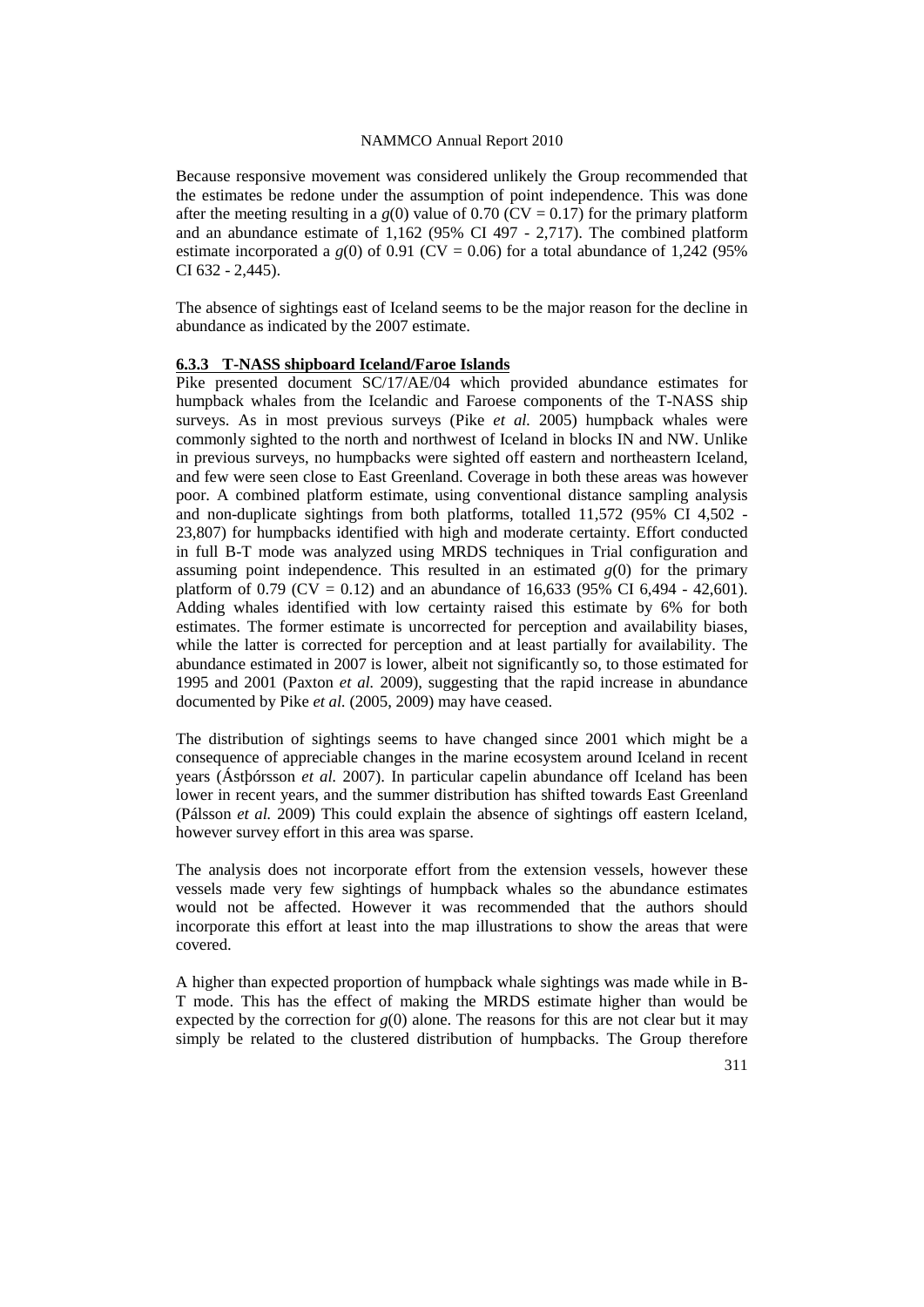considered the combined CDS analysis to be most reliable, as it relied on a greater amount and wider distribution of survey effort.

The Group further recommended an investigation of the possible presence of responsive movement. If such evidence is found then a MRDS model assuming full independence should be used.

The Group accepted the combined platform estimates as that most consistent with previous estimates and therefore most suitable for assessment purposes.

#### **6.3.4 T-NASS aerial-shipboard combined Iceland/Faroe Islands**

The combination of the Iceland and Faroe Islands shipboard and aerial results is not straightforward as the survey areas overlap off northern and western Iceland. In addition, most humpbacks were seen off northwestern Iceland and were associated with the pack ice edge there. The ship surveyed this area about 20 days later than the plane, by which time the ice edge had apparently receded to some extent. Thus there is a danger of "double counting" whales that might follow the receding ice edge, even outside the overlap area. The Group agreed that a first approach could be to employ abundance estimates from the shipboard surveys in the overlapping areas and to use the post-stratified aerial survey for the rest.

#### **6.3.5 T-NASS aerial Greenland and aerial-shipboard combined**

Hansen presented document SC/17/AE/06 which included results of the 2007 aerial survey and an analysis of trends using standardized analyses of past surveys. A total of 21 sightings of humpback groups were collected. The line transect estimate for 2007 was  $1,020$  (CV = 0.35). When the estimate was corrected for perception bias with mark-recapture distance sampling (MRDS) methods, the abundance increased to 1,528  $(CV = 0.50)$ . Correction for availability bias was developed based on time-depthrecorder information on the time spent near the surface (0-4 m). The resulting estimate for 2007 was [3](#page-13-0),299  $3$  (CV = 0.57; 95% CI 1,170 - 9,301) for the MRDS analysis. An alternative strip census estimate deploying a strip width of 300 m resulted in 995 ( $CV =$ 0.33) whales. Correction for perception bias resulted in 991 (CV = 0.35) whales and corrected for the same availability bias as for the MRDS method resulted in a fullycorrected estimate of 2,154 (CV = 0.36; 95% CI 1,087 - 4,270) humpback whales in West Greenland in 2007.

Aerial line transect surveys, which were conducted off West Greenland eight times between 1984 and 2007, were used to estimate the rate of increase on this summer feeding ground. Only the surveys in 1993, 2005, and 2007 gave enough sightings to construct independent density estimates, whereas the surveys in 1987-89 and 1984-85 had to be merged and treated as two surveys. The annual rate of increase was 9.4% yr<sup>-1</sup>  $(SE = 0.01)$  between 1984 and 2007.

<span id="page-13-0"></span> <sup>3</sup> <sup>3</sup>Subsequently a revised estimate 3,272 (CV= 0.5; 95% CI 1,230-8,710) was approved after the meeting.

<sup>312</sup>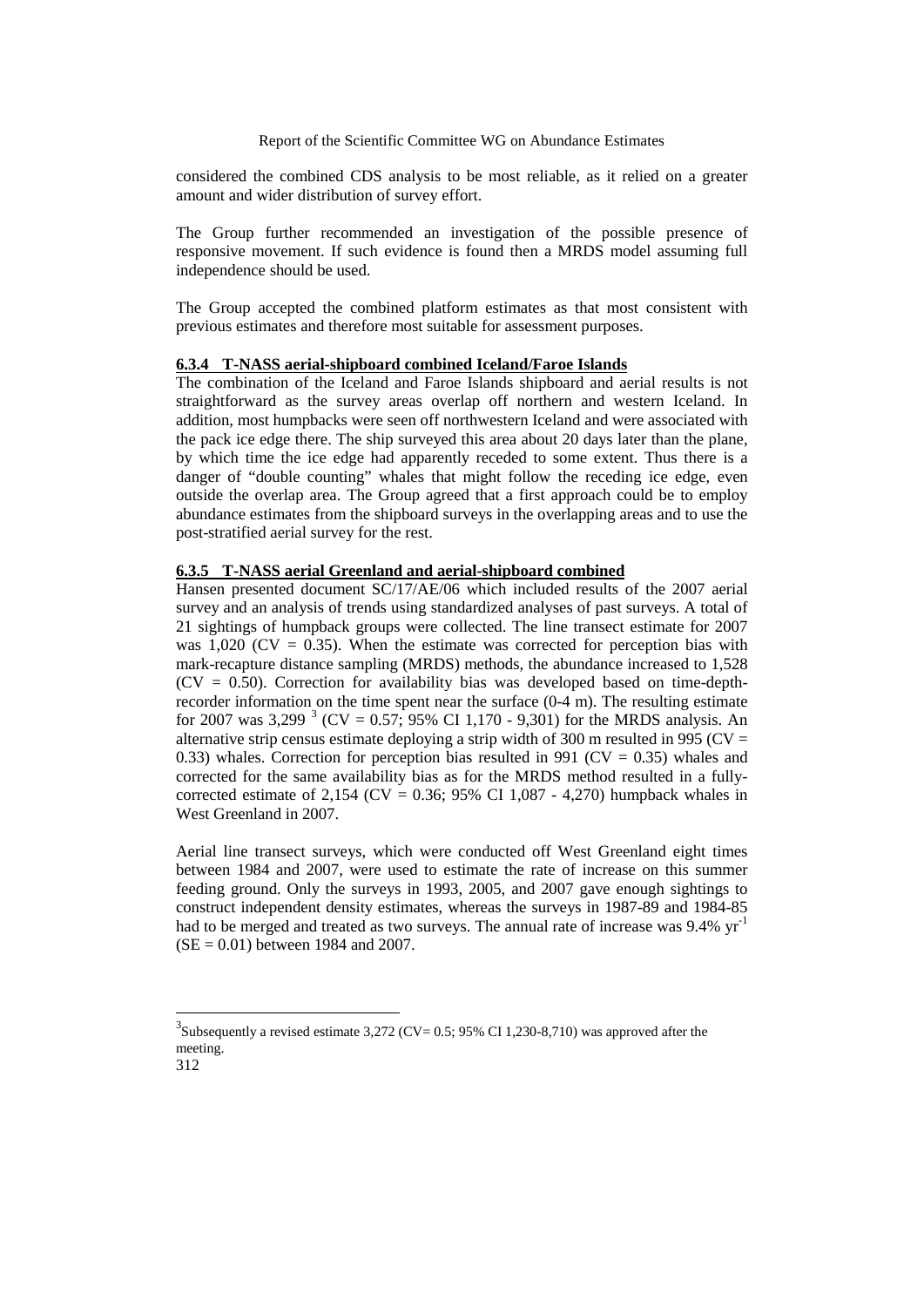No estimate from the 2007 ship survey off West Greenland was presented. The Group recommended that this estimate be completed and documented in a timely manner.

The Group noted that there was a low number of sightings for this species and that aerial coverage was poor in the high density Disko Bay area. As the MRDS analysis accounts for the decline in detectability with distance while the strip census does not, the MRDS analysis was preferred and accepted for use in assessment.

It was noted that similar or even higher apparent rates of increase have been observed for this species in other areas, including Iceland (Pike *et al.* 2005, 2009) and Antarctica (Matsuoku *et al.* MS 2004).

### **6.3.6 SNESSA**

See item 6.1.5.

# **6.3.7 Combined estimate**

As for minke and fin whales the Group considered it unlikely (but not impossible) that there would be movements of humpback whales between survey areas over the course of the surveys. The Group considered that the reviewed abundance estimates are additive once the new estimates for indicated areas are carried out according to the guidelines suggested. Summing the Icelandic/Faroese ship survey, Greenlandic and Canadian estimates results in about 15,000 humpback whales in the Atlantic, however this is an underestimate as it does not include the Northeast Atlantic or the US eastern seaboard, and incorporates several uncorrected negative biases.

# **6.4 Pilot whale**

# **6.4.1 T-NASS aerial Canada**

For the Canadian portion, there were 53 sightings of pilot whales. Only 10 sightings of 104 animals were made in the NL strata, so abundance could not be estimated there. For the Gulf and Scotian Shelf data, corrections for availability bias have not been completed. Using the MCDS approach the uncorrected abundance estimate for pilot whales in the GSS portion was 6,134 pilot whales  $(CV = 0.320; 95\% \text{ CI } 2.774$ . 10,573). Compared with previous abundance estimates for the Gulf and Newfoundland, there appears to be a negative trend in pilot whale abundance.

The Group noted the indication of an extreme decline in the abundance of this species since the 1981 survey (Hay 1982) which might be correlated with the decline in squid abundance in the area.

# **6.4.2 T-NASS shipboard Iceland/Faroe Islands**

Mikkelsen presented document SC/17/AE/13 which included a model-based abundance estimation of pilot whales by fitting a generalized additive model with spatially-referenced covariates to data collected during the 2007 Icelandic (shipboard and aerial) and Faroese (shipboard), as well as the extension (shipboard) components of the T-NASS. Density was estimated in two stages; presence-absence of whales was modelled logistically, then non-zero density was assumed to be constant. The product of the predictions obtained from the two models provided an estimate of abundance.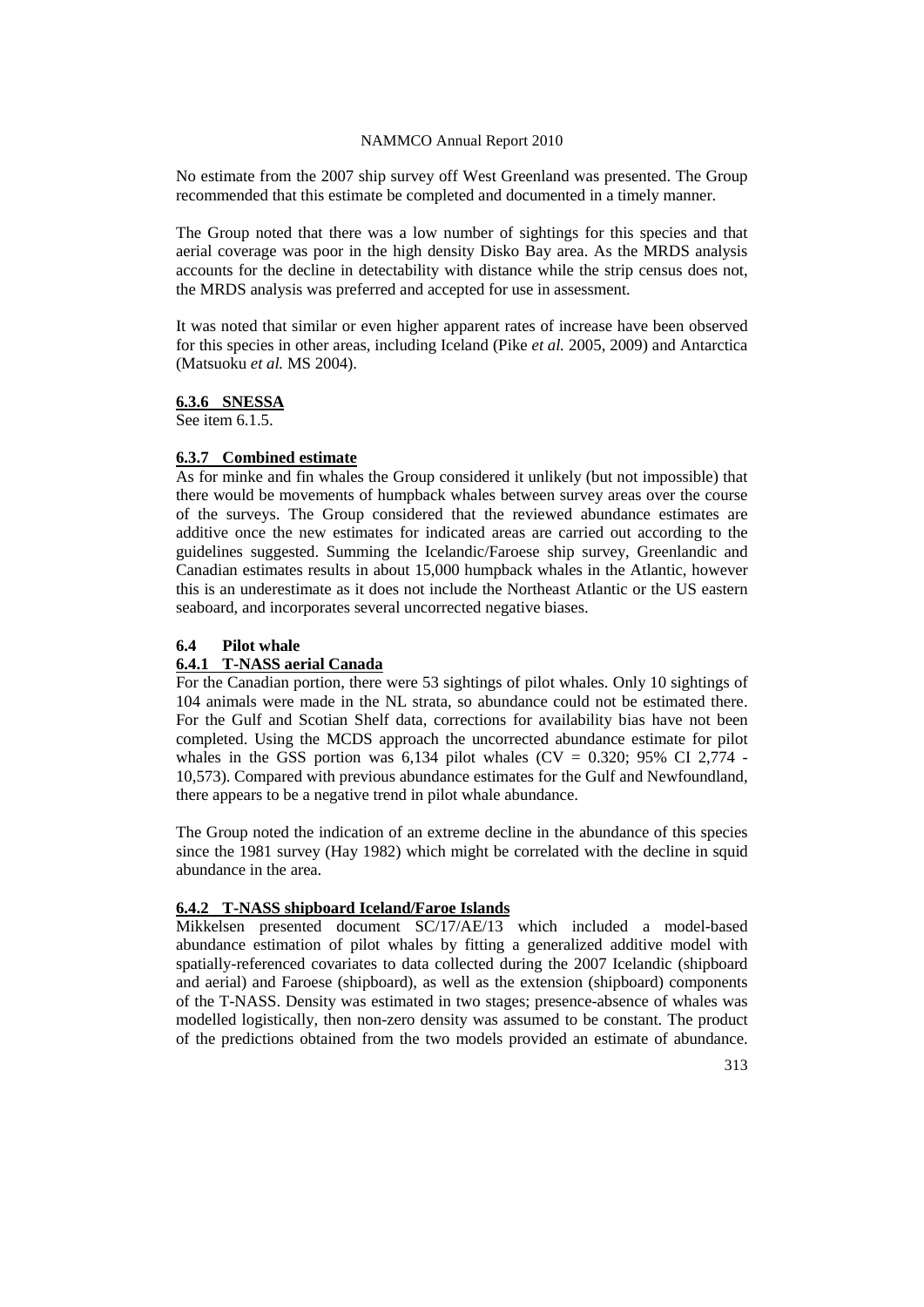The spatially-referenced covariates considered were longitude, latitude, depth, seasurface temperature, and group size as well as survey type. Additionally,  $g(0)$  was calculated with respect to perception bias and estimates were provided considering presence or absence of responsive movements. Variance was estimated using nonparametric bootstrapping. Design-based distance sampling estimates were provided for comparisons with estimates from previous surveys. Estimates based on the double platform data with additional data from both platforms combined were also made. The authors considered the best estimate over the entire region was from the fullindependence model, assuming responsive movements, with additional undistinguished combined effort from both platforms. This estimate was 77,400 (95% CI 44,700 - 181,700).

The Group noted that the previous request from the Assessment Working Group in March 2009 to provide a CDS estimate had not been fulfilled as the design-based estimate provided uses MRDS methods. It reiterated its recommendation to do so for the combined platform data as this is required for comparison to earlier surveys.

Some of the estimates provided have unrealistically wide confidence intervals, sometimes with 0 as a lower bound, which probably results from an inappropriate use of bootstrapping.

The Group considers that this work is not satisfactory in its present form and therefore it cannot assess either the estimates or the trends. Furthermore it urges for the completion of the analysis as the most recent endorsed estimates (from the 1995 and 2001 surveys) lay too far back in time to be used for management purposes. To help with improving the document the Group listed the following additional issues of concern:

- The model-based density maps show evidence of "edge effects" wherein density is unaccountably high at the edge of a stratum.
- The sightings shown in the two maps (Fig.5 and 6) are different and some sightings are apparently missing.

#### **6.4.3 Index of relative abundance for NASS-T-NASS surveys**

The Group agreed that the closest index to absolute abundance with the data at hand is density calculated from CDS for the blocks that are common to all surveys. Therefore it was suggested that CDS analysis be carried out for a common area for all years and all blocks (post-stratification). It was also deemed useful to analyse the changes in group size between the years. Mikkelsen agreed to pursue this matter.

### **6.4.4 T-NASS aerial Greenland**

314 Hansen presented document SC/17/AE/09 which detailed abundance estimates for pilot whales, harbour porpoises and dolphins. A total of 17 sightings (12 duplicates) of pilot whale groups were collected. The at-surface abundance of pilot whales was 3,253 animals (CV =  $0.38$ ;  $95\%$  CI 1,495 - 7,078) using MRDS methods, while that using MCDS methods was 2,976 animals (CV = 0.46;  $95\%$  CI 1,178 - 7,515). The authors considered the latter estimate to be more robust. Correction for availability bias was developed based on three pilot whales instrumented with satellite transmitters at the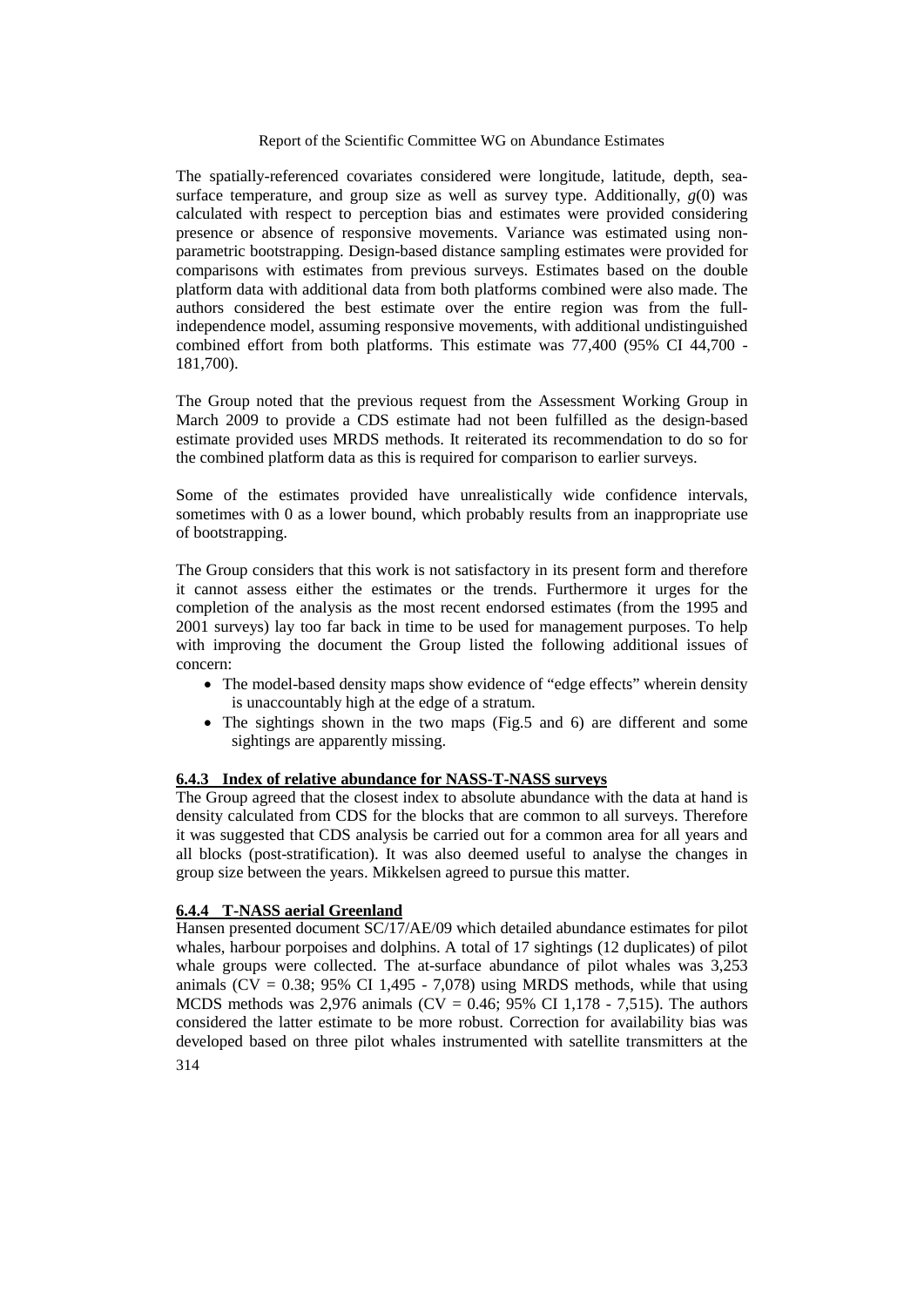Faroe Isles. Correction of the at-surface abundance with the availability factor (40%) increased the pilot whale abundance in West Greenland to  $7,440$  (CV = 0.49; 95% CI 3,014 - 18,367). No previous abundance estimates for this species have been made in Greenland.

The Group noted that the MCDS estimate had a surprisingly larger CV than the MRDS one. It was inferred that it must be due to the small sample size as no covariate could explain the variance.

The Group welcomed these results, the first abundance estimate for what is a harvested species in West Greenland. The Group recommended that the authors compare these results with those from past surveys conducted off West Greenland. While abundance estimates from past surveys have not been developed for this species, a comparison of distribution and numbers of sightings would be helpful.

The Group endorsed the MCDS estimate and deemed it acceptable for assessment purposes. The correction for availability derived from satellite tag data assumes that pilot whale pods dive in synchrony, which is not always true. However the correction also assumes that the whales can be seen to a depth of 6 m, which is very optimistic. Hence the group could not reach a conclusion regarding the applicability of this correction.

# **6.4.5 CODA**

The abundance of long-finned pilot whales was estimated from data collected during shipboard sightings surveys as part of the CODA project using the MRDS designbased method and also using density surface modelling (SC/17/AE/O09). The best estimate from the design-based method was  $25,101$  (CV = 0.33; 95% CI 13,250 -47,550).

There was some evidence of responsive movement for this species, therefore an MRDS model assuming Full Independence was employed in the analyses. However, the Group noted that a CDS estimate would be required for comparison with earlier surveys.

The 2007 estimate will be revisited and may be revised in the future. In addition data from adjacent T-NASS strata will be included in future analyses. The Group therefore decided to await future results which are expected within the next year.

**6.4.6 SNESSA**

See item 6.1.5.

## **6.4.7 Combined estimate**

As noted under 6.4.2, a combined estimate for the T-NASS/CODA survey areas will be produced in the coming months. Movement between other survey areas over the course of the surveys was considered unlikely, therefore the estimates should be additive.

**6.5 Harbour porpoise**

**6.5.1 T-NASS aerial Canada**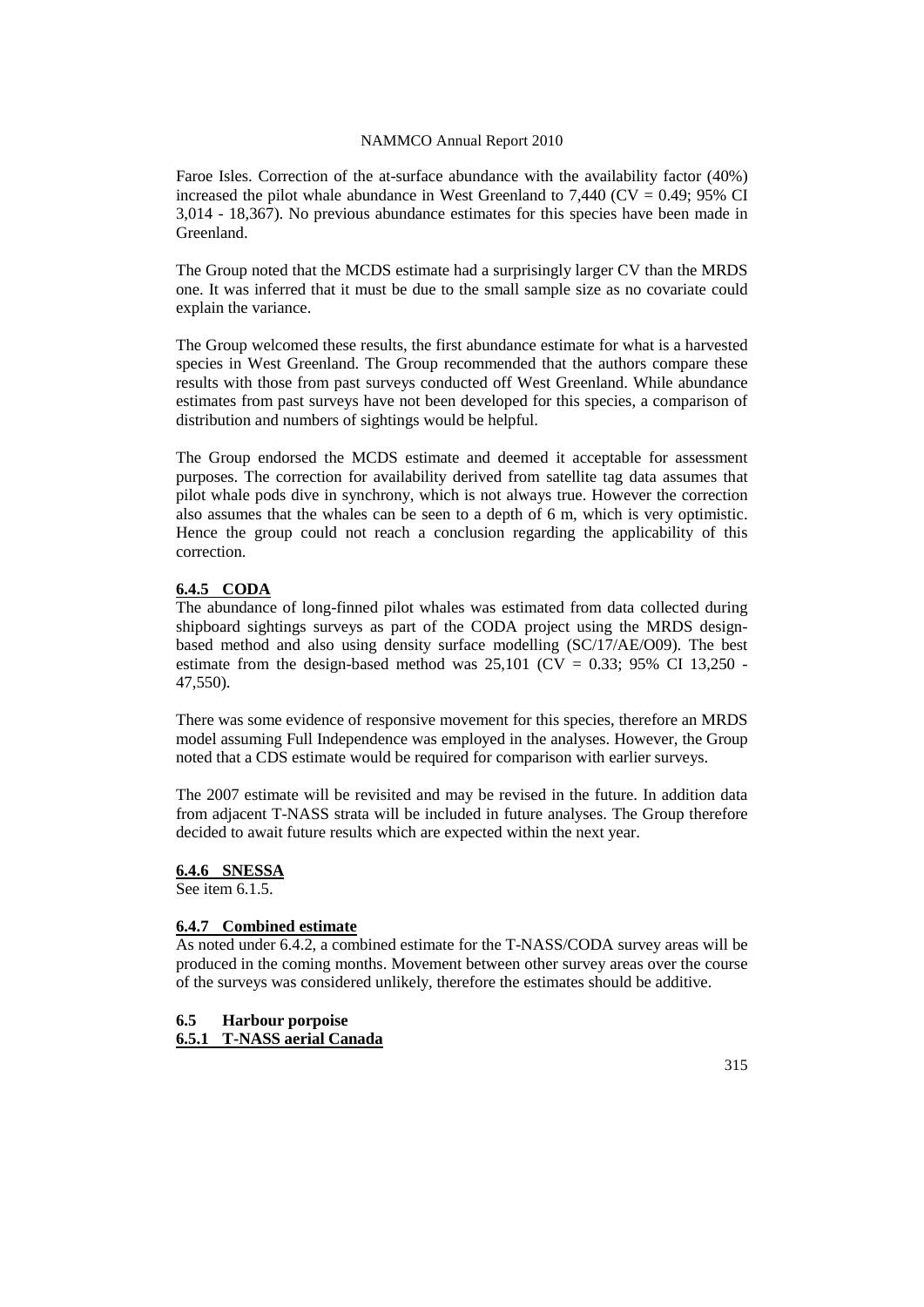For the Canadian portion of the T-NASS survey, there were 65 sightings of harbour porpoise with no sightings made in the Labrador stratum. Corrections for availability bias have not been completed. Using the MCDS approach the uncorrected abundance estimate in the NL portion was 958 harbour porpoise ( $CV = 0.37$ ; 95% CI 470 - 1,954), while in the GSS portion there were an estimated 3,667 harbour porpoise ( $CV = 0.35$ ; 95% CI 1,565 - 6,566).

The estimates for the Newfoundland strata could not be corrected for perception bias using a mark-recapture analysis because there were no replicate sightings data (24 unique sightings).

The Group agreed that these estimates are severely negatively biased because of uncorrected perception and availability biases. There was no reliable data with which to assess trends in abundance for this species.

### **6.5.2 T-NASS aerial Greenland**

A total of 35 sightings (7 duplicates) of harbour porpoises were collected in the 2007 aerial survey (SC/17/AE/09). An MRDS analysis produced an abundance of harbour porpoise of 6,585 animals (CV = 0.34;  $95\%$  CI 3,379 - 12,832). Correction for availability bias was developed based on three harbour porpoises instrumented with satellite transmitters in Denmark, making the corrected at-surface abundance with the availability factor  $(31\%)$  to 21,242 animals  $(CV = 0.38; 95\% \text{ CI } 10,290 - 43,851)$ . If only data from one side of the plane (with experienced harbour porpoise observers) were used, 31 sightings (7 duplicates) were left. The abundance of harbour porpoise was 10,314 ( $CV = 0.35$ ; 95% CI 5,193 - 20,484) using MRDS methods (half normal model). Correction of the at-surface abundance with the availability factor (31%) increased the harbour porpoise at-surface abundance to  $33,271$  (CV = 0.39; 95% CI 15,939 - 69,450). No previous abundance estimates have been made in Greenland.

The Group welcomed this estimate as the first for this species which is harvested in Greenland. It was considered that the one-sided estimate detailed above was the most accurate, as it included almost all the sightings and utilized data from observers highly experience for with this species. This estimate was considered suitable for assessment purposes.

It was suggested that another approach might be to utilize correction factors (incorporating availability and perception) already estimated for these particular observers from SCANS-II and other surveys to provide a corrected estimate for comparison with that derived above. However such an approach might require covariate data that were not collected during the survey.

#### **6.5.3 SNESSA**

See item  $6.1.5$ .

### **6.5.4 SCANS II**

Hammond presented document SC/17/AE/O03 which described how the abundance of harbour porpoise was estimated from the SCANS-II survey of European Atlantic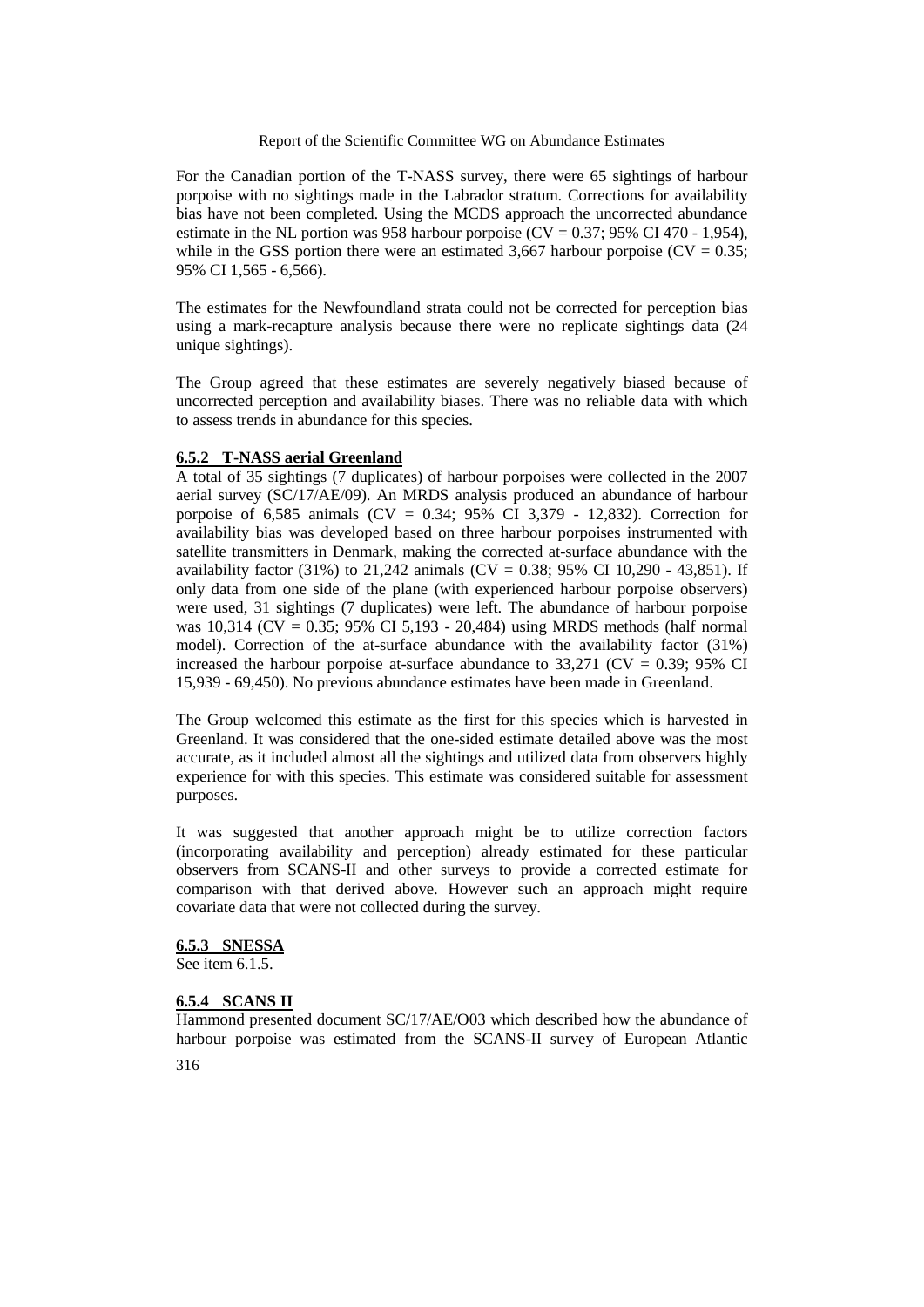continental shelf waters in 2005 using MRDS design-based methods as  $385,617$  (CV = 0.20). An estimate for approximately the same area as surveyed in 1994 (project SCANS) was  $335,000$  (CV = 0.21), very similar to the 1994 estimate of 341,366 animals ( $CV = 0.14$ ). However, distribution predicted from the model-based analysis showed that animals were distributed further south in 2005 than in 1994.

The abundance of this species seems stable for the SCANS II area: the two designbased estimates are almost identical and the two model-based estimates differ only slightly. However, it is evident that the distribution had changed markedly between the SCANS and SCANS II surveys.

#### **6.5.5 Combined estimate**

The Group perceived no issues with summing estimates from all areas once they are available.

#### **6.6 Dolphin species**

### **6.6.1 T-NASS aerial Canada**

#### *6.6.1.1Common dolphins*

For the Canadian portion of the T-NASS survey, there were 228 sightings of common dolphins, Two sightings (16 animals) were made in the Labrador stratum. Corrections for availability bias have not been completed. Using the MCDS approach the uncorrected abundance estimate in the NL portion was only 558 common dolphins (CV  $= 0.41$ ; 95% CI 253 - 1,233), while in the GSS portion there were an estimated 53,049 common dolphins (CV =  $0.21$ ; 95% CI 34,865 - 80,717).

The estimates for the NL strata were corrected for perception bias using a markrecapture analysis based on replicate sightings data from two observers (6 replicates from 16 unique sightings) on the right side of the survey aircraft. Using the MRDS approach with point independence, the corrected abundance estimate for common dolphins in the Newfoundland portion of the T-NASS was 613 dolphins (95% CI 278 - 1,355;  $g(0)=0.91$ ).

The Group welcomed this new abundance estimate from Canada, the first for this species from such a broad area. As such, trends in abundance for this species cannot be assessed.

#### *6.6.1.2White-sided dolphins*

There were 120 sightings of white-sided dolphins, of which 1 sighting (4 animals) only was made in the Labrador stratum. Corrections for availability bias have not been completed. Using the MCDS approach the uncorrected abundance estimate for whitesided dolphins in the NL portion was only  $1,142$  (CV = 0.28; 95% CI 659 - 1,982), while in the GSS portion there were an estimated 4,289 animals ( $CV = 0.210$ ).

The estimates for the NL strata were corrected for perception bias using a markrecapture analysis based on replicate sightings data from two observers (9 replicates from 57 unique sightings) on the right side of the survey aircraft. Using the MRDS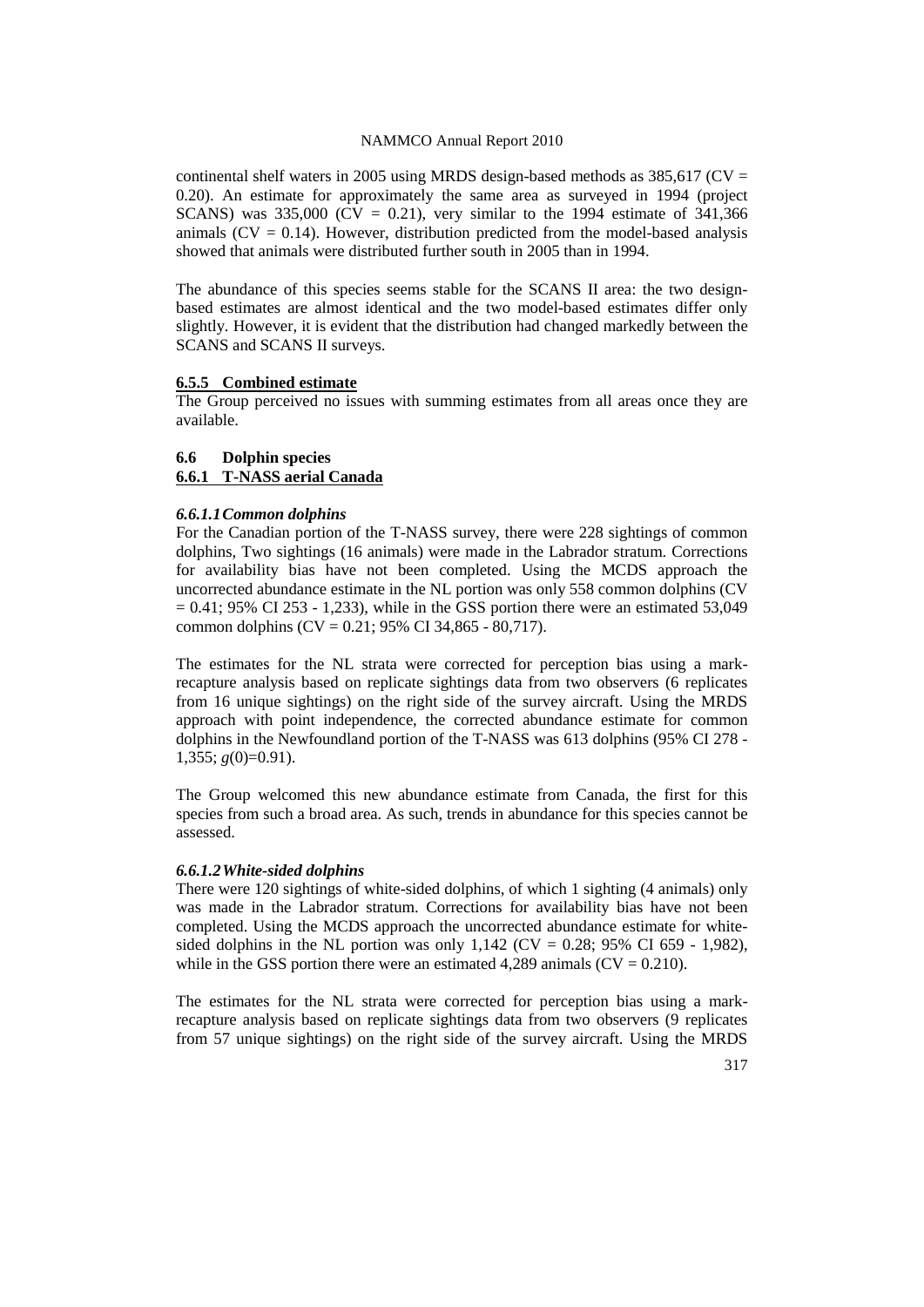approach with point independence, the abundance estimate for white-sided dolphins in the Newfoundland portion was 3,086 animals (95% CI 1,781 - 5,357; *g*(0)=0.37).

The abundance of white-sided dolphins in the Gulf of St. Lawrence only in 1995 was estimated to be 11,700 by Kingsley and Reeves (1998), whereas in the following year they were estimated to number only 560. The T-NASS estimate falls between the Gulf of St. Lawrence estimates of the mid-1990's which showed variable numbers between successive years and therefore we could not conclude evidence of a negative or positive trend.

#### *6.6.1.3White-beaked dolphins*

There were 85 sightings of white-beaked dolphins, of which none were made in the Labrador stratum. Corrections for availability bias have not been completed. Using the MCDS approach the uncorrected abundance estimate for white-beaked dolphins in the NL portion was only 1,250 white-beaked dolphins (CV =  $0.22$ ; 95% CI 691 - 2,260), while in the GSS portion a total of only 17 sightings of this species were made, precluding estimation of abundance.

The estimates for the NL strata were corrected for perception bias using a markrecapture analysis based on replicate sightings data from two observers (5 replicates from 40 unique sightings) on the right side of the survey aircraft. Using the MRDS approach with point independence, the corrected abundance estimate for white-beaked dolphins in the Newfoundland portion was much larger: 15,625 dolphins (95% CI 8,637 - 28,250; *g*(0)=0.08).

White-beaked dolphins were estimated by Kingsley and Reeves (1998) to number between 2,600 and 2,400 for both 1995 and 1996, respectively, in the Gulf of St. Lawrence. There is an apparent reduction in the Gulf abundance for this species based on the T-NASS compared to those years.

### **6.6.2 T-NASS aerial Greenland**

A total of 62 sightings (35 duplicates) of white-beaked dolphins were collected during the Greenlandic survey (SC/17/AE/09). Both MRDS and CDS analyses were performed. The data were truncated at 10% (370 m) for the conventional DS analysis which left 56 sightings for analysis. The abundance of white-beaked dolphins was 9,827 animals (CV = 0.19; 95% CI 6,723 - 14,365) using MRDS methods (with no correction for availability bias). Using MCDS methods the estimate was 9,677 animals  $(CV = 0.23; 95\% \text{ CI } 6,148 - 15,232)$ . Correction for availability bias was developed based on data from one white-beaked dolphin instrumented with a satellite transmitter in Iceland. This correction (82% available at the surface) increased the white-beaked abundance in West Greenland to  $11,801$  (CV = 0.23; 95% CI 4,975 – 27,994).

The Group warned that the correction factor applied is based on tagging results from only one animal in a different area, and therefore should be considered preliminary. It was also noted that the variance of the corrected estimate is underestimated as there is no variance estimated for the correction factor Nevertheless this was welcomed as the first abundance estimate for this species in West Greenland.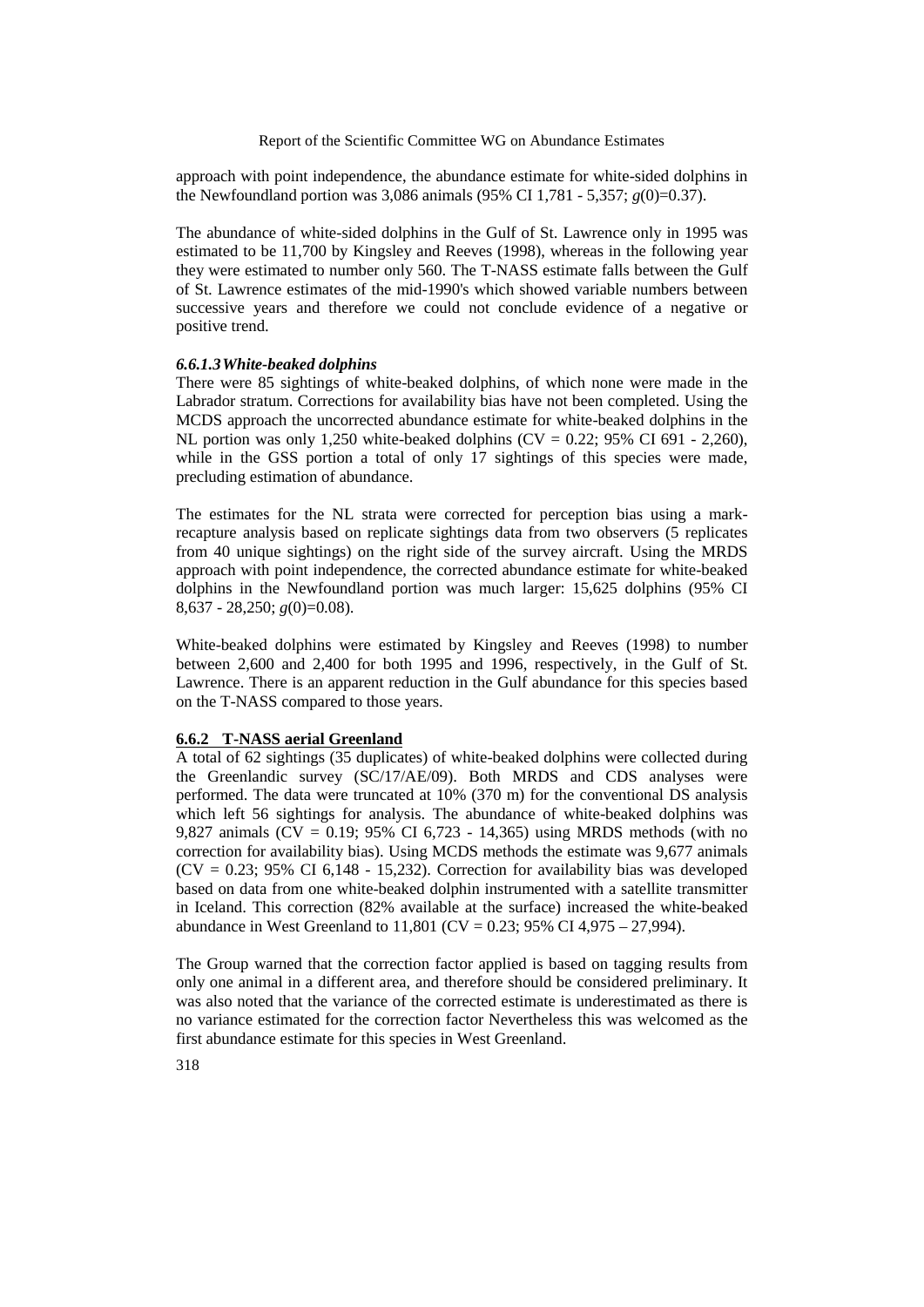No trend information was presented at this meeting and the Group recommended that the necessary historical information be presented at the next meeting.

# **6.6.3 CODA and SCANS II**

Hammond and Cañadas presented documents SC/17/AE/O02, SC/17/AE/O03 and SC/17/AE/O09 where the abundance of various species of dolphins was estimated from the CODA survey in 2007 and the SCANS-II survey in 2005 in European Atlantic waters. The following table gives the estimates for each species (CV), stating the analysis method used: corrected or uncorrected for  $g(0)$  and responsive movement; design-based or model based.

| <b>Species</b>          | <b>CODA</b> (2007)       | <b>SCANS-II</b> (2005)    |
|-------------------------|--------------------------|---------------------------|
| Common dolphin          | 116,709 (0.34)           | 50,506 (CV = 0.29; 95% CI |
|                         | corrected model-based    | $28,700 - 88,800$         |
|                         |                          | corrected design-based    |
| Striped dolphin         | 67,414 (0.38)            |                           |
|                         | corrected model-based    |                           |
| and/or<br><b>Common</b> | 259,605 (0.37)           | 76,374 (CV = 0.25; 95% CI |
| striped dolphins        | corrected model-based    | 47,500 -122,800)          |
|                         |                          | corrected design-based    |
| Bottlenose dolphin      | 19,295 (0.25)            | 12,645(0.27)              |
|                         | uncorrected design-based | uncorrected design-based  |
| White-beaked            |                          | 16,788 (CV = 0.26; 95% CI |
| dolphin                 |                          | $10,100 - 27,900$         |
|                         |                          | corrected design-based    |

The Group noted that the SCANS 1994 estimate for common dolphins is not corrected for responsive movement and thus cannot be used for comparison. For this reason it is not possible to estimate trends for this species. The SCANS-II estimate for whitebeaked dolphins in the area surveyed in the 1994 SCANS survey was  $10,958$  (CV = 0.29), compared to the 1994 estimate of 7,856 (CV = 0.30; 95% CI 4,000 - 13,000) (Hammond *et al.* 2002). There were not enough sightings of bottlenose dolphins for an estimate.

### **6.6.4 SNESSA**

See item 6.1.5.

#### **6.6.5 Combined estimate**

Data are available for white beaked dolphins for T-NASS shipboard and T-NASS Icelandic aerial. The Group encouraged the analysis of these data which is necessary before a combined estimate can be calculated.

#### **6.7 Other species**

# **Sperm whales**

The T-NASS acoustic data from Iceland and the Faroese should be analysed shortly, following a methodological course to be held in Iceland during the fall of 2009.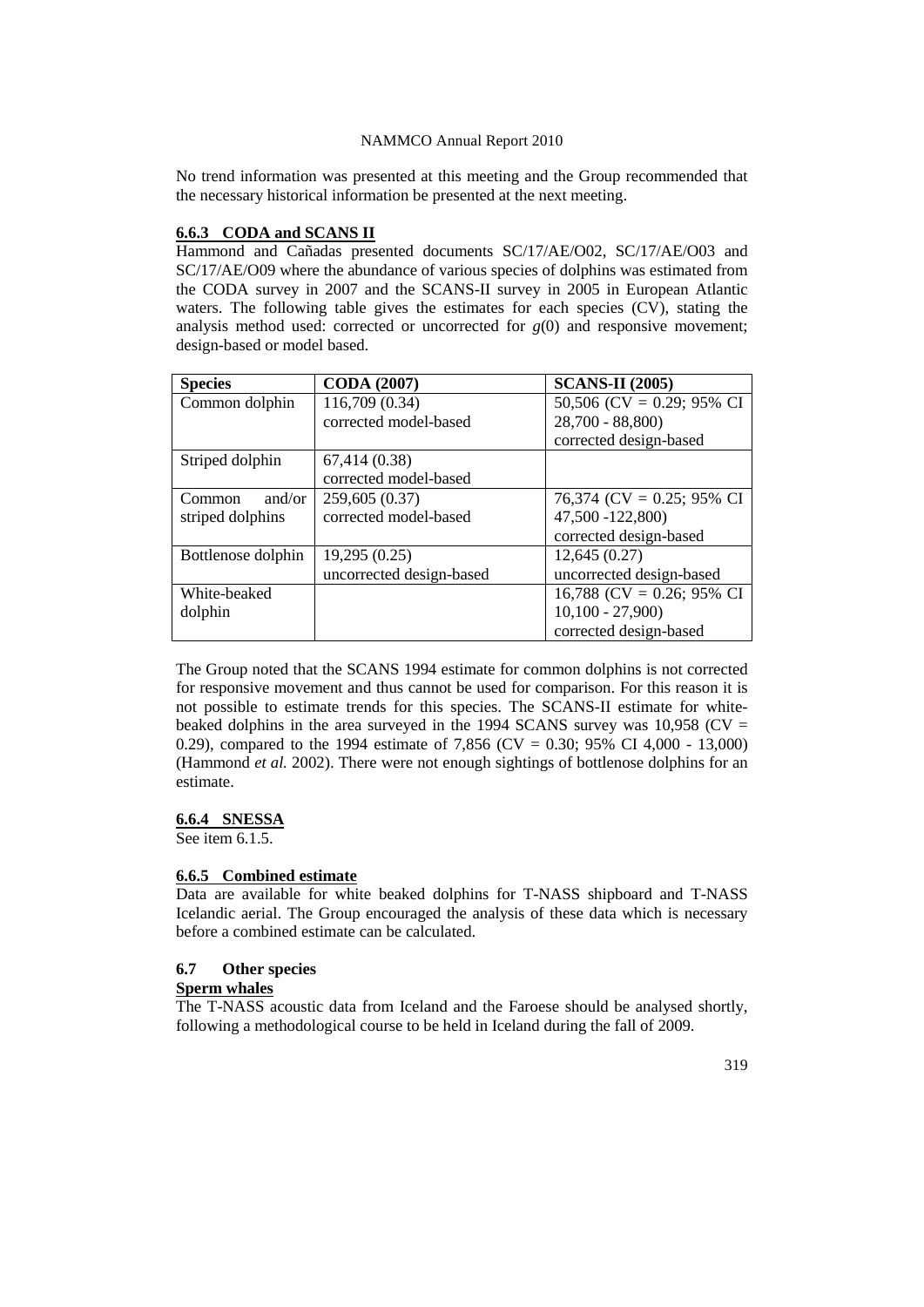Hammond presented the results in document SC/17/AE/O09. The abundance of sperm whales was estimated from data collected during shipboard sightings surveys as part CODA project using CDS design-based methods and density surface modelling for visual data and using acoustic data. The best estimates were  $2,077$  (CV = 0.20) whales from the model-based analysis of the visual data and 2,239 (95% CI: 1,707 - 2,936) whales from the acoustic analysis. The latter estimate does not include block 1 where there were visual sightings.

The Group noted that the estimate using acoustic data is only moderately higher than the visual estimate, suggesting that availability bias is not extreme for this species. The group encouraged further simultaneous visual and acoustic estimates for this species and recommended that this be done with the T-NASS data.

# **Beaked whales**

Hammond reported CODA results for beaked whales (document SC/17/AE/O09). The total abundance of 6,992 (95% CI 4,287 - 11,403) was obtained using a design-based uncorrected CDS estimate. Using a model based DSM estimate the abundance of beaked whales was calculated to 7,343 (95% CI 4,075 - 13,230). The acoustic data do not warrant further analysis.

The T-NASS shipboard data include in total 26 sightings of northern bottlenose  $+10$ unidentified. The Group recommended that these be combined with CODA data for analysis.

The Icelandic aerial survey recorded a few sightings but not enough to produce an estimate for this species.

Canada, SNESSA and Greenland did not record enough sightings for an estimate for either beaked or sperm whales

### **Killer whales**

The low number of sightings for this species does not allow abundance estimate calculations (NAMMCO 2009, page 270 for the detailed numbers).

### **6.8 Additional analyses to be carried out 6.8.1 Combined CODA/T-NASS analyses**

Hammond informed the Group that he and Cañadas would be reanalysing CODA and SCANS-II data using model-based methods in the next 6 months. The Group considered that this would be an ideal opportunity to undertake integrated model-based analyses of CODA and T-NASS data. The Group considered that most added value could be gained from combined estimates for pilot, minke, fin and sperm whales as well as white-beaked dolphins. The Group tasked Hammond, Desportes and Víkingsson with developing a proposal with costs and sourcing any necessary additional funding to make this happen.

# **6.8.2 Combined T-NASS/CODA/SNESSA distribution maps and survey report**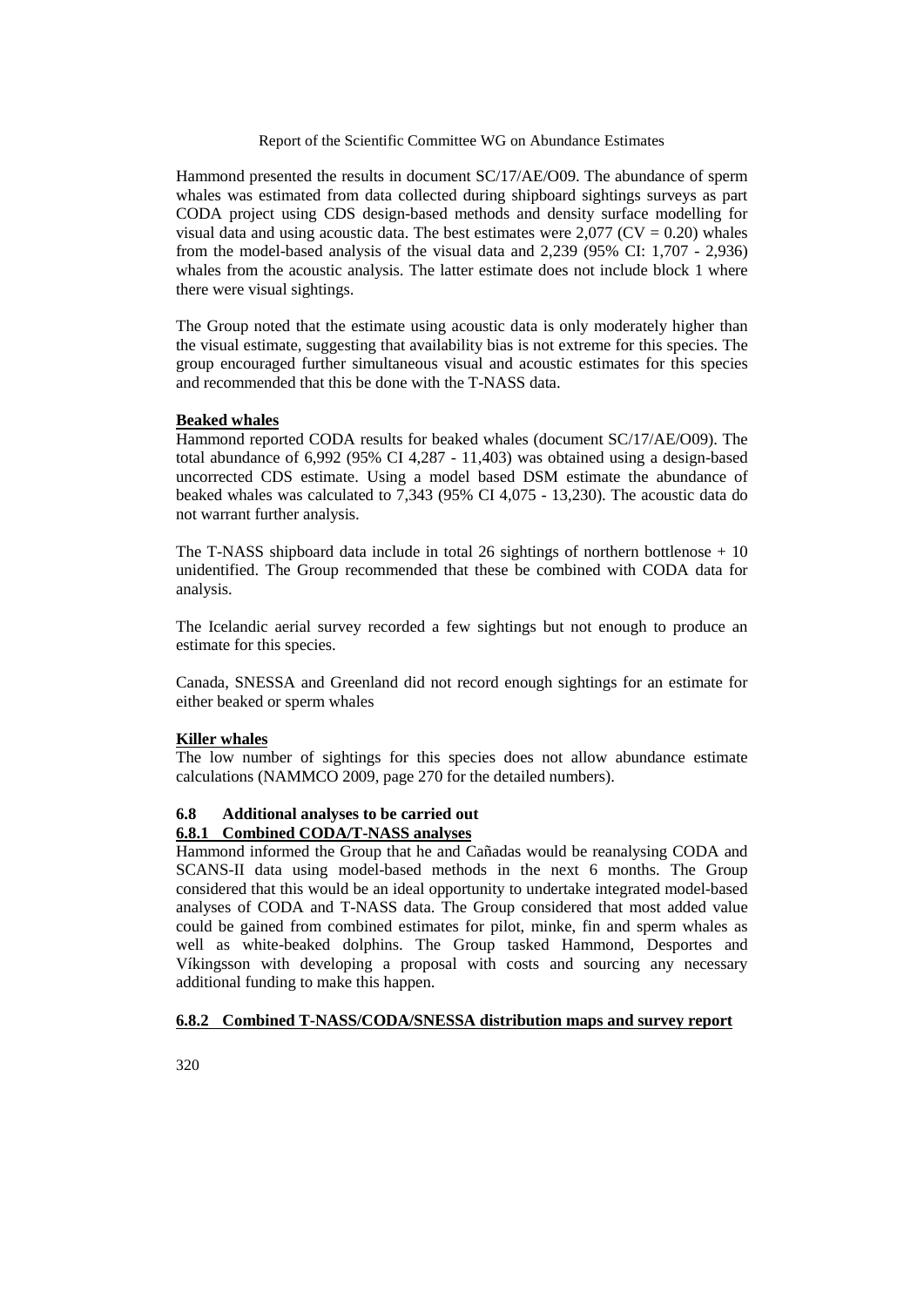At the last meeting it was agreed that a primary publication on the planning, conduct and results of the T-NASS and associated surveys, particularly pertaining to general distribution of cetaceans throughout the entire survey area, including the extension areas, would be produced as a priority. Acquarone and Desportes agreed to lead in the development of this document, to be completed and submitted for publication by June 2010 (see 8.1). The Group urged all participants to cooperate fully and promptly with Acquarone in this effort.

# **6.8.3 Other species**

### *6.8.3.1 Harbour porpoise / T-NASS aerial Iceland*

Analysis of this dataset is in progress and should be completed this year. It is expected that a fully-corrected estimate of abundance will be produced.

# *6.8.3.2 T-NASS shipboard Iceland/Faroe Islands – dolphins*

Acquarone agreed to take on this task, and to complete the analysis on a priority basis. The analysis will be done in concert with CODA to the extent possible (see 6.8.1).

#### *6.8.3.3 T-NASS aerial Iceland – dolphins (wb)*

Víkingsson agreed to try to have analysis of these data completed within the coming year, but noted that it is not a high priority species for Iceland.

# **7. TOWARDS THE NEXT SURVEYS**

### **7.1 Methodological questions**

# **7.1.1 Survey methodologies (e.g. multispecies surveys, synoptic** *vs* **mosaic survey, double** *vs* **single platform survey, two independant** *vs* **top-directed platforms, etc.)**

#### *Large scale synoptic survey?*

Initial discussion centred on the advantages of a large-scale synoptic survey such as T-NASS over smaller scale national surveys or mosaic surveys, and whether these advantages were worth the costs.

Ideally, any survey should cover the entire seasonal range of the target species/stock. For a multi-species survey, this requires coverage of a very large area. Therefore the geographic scale of the T-NASS and associated surveys was considered its greatest advantage, and this could only be achieved through international coordination.

A synoptic survey also provides a snapshot of distribution that is impossible to achieve with smaller scale or mosaic surveys. Large variations in distribution have been detected in the NASS – T-NASS series, and these may not have been detected using other means. However, over a longer term, mosaic surveys do provide reliable information on temporal changes in distribution.

The main disadvantage to such coordination was perceived to be the cost in time and money of coordinating often disparate national survey groups. In addition, some degree of flexibility is required from all parties, and the agreed survey methods, stratification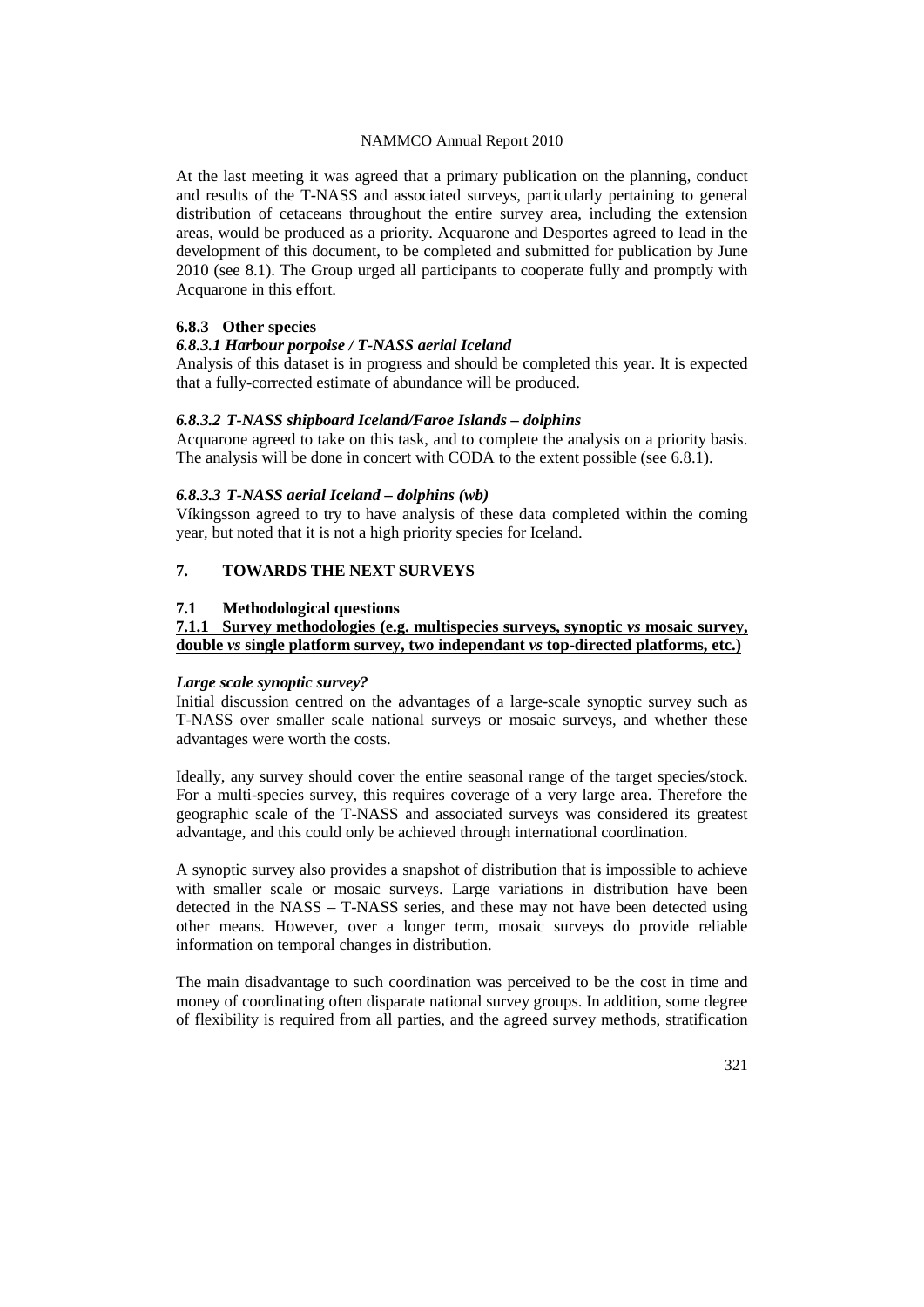etc. may not be ideal for every species. On the other hand, some cost savings might be realized through pooling of resources and large scale equipment purchases.

The Group agreed that coordination at least at the level of the T-NASS was desirable and should be pursued for the next round of surveys. It was noted that even more central planning and coordination, as in CODA, had advantages but might not be achievable in a situation where most funding came from national institutes. However, Hammond brought to the attention of the group that CODA was funded by national institutes and government departments and SCANS-II was 50% funded by the EU and 50% by institutes and government departments.

### *Methodological issues: Ship surveys*

A detailed evaluation of the methodology used in the T-NASS was provided at the last meeting last year (NAMMCO 2009), so the Group concentrated on more general issues.

Clearly there are issues with the implementation of the B-T mode in mixed species surveys; these were encountered by both T-NASS and CODA. Nevertheless it was considered that something like B-T was required for species that are known to exhibit responsive movement (*e.g.* some dolphins, minke whales, pilot whales, harbour porpoises) and also to detect responsive movement even if it is not suspected. For example, responsive movement by fin whales was detected in CODA, although these results remain uncertain. It was also noted that many of the problems encountered, especially in the T-NASS, could have been overcome by better training and more familiarity with equipment and systems. The Group concluded that having two platforms had proved its worth, but that alternatives to B-T, such as IO or the independent platform B-T used in SNESSA, should be investigated.

Other issues were discussed last year but work on the abundance estimates has only emphasized their importance. These include:

- A better system is needed to address uncertainty in species identification, preferably one that will allow post-classification of uncertain categories;
- A better method of distance estimation is needed for the primary platform. The use of reticule binoculars by primary observers should be considered;
- *Post-hoc* identification of duplicates should be considered in addition to or instead of field identification;
- Better protocols are required for defining and dealing with groups for some species, particularly those that form large dispersed groups such as pilot whales;
- Better, more robust equipment is required. Equipment should be ordered at least a year in advance;
- Pre-cruise training is an absolute necessity and a pilot survey should be considered.

### *Methodological issues: Aerial Surveys*

Again a detailed evaluation was provided last year, so only general issues were discussed.

322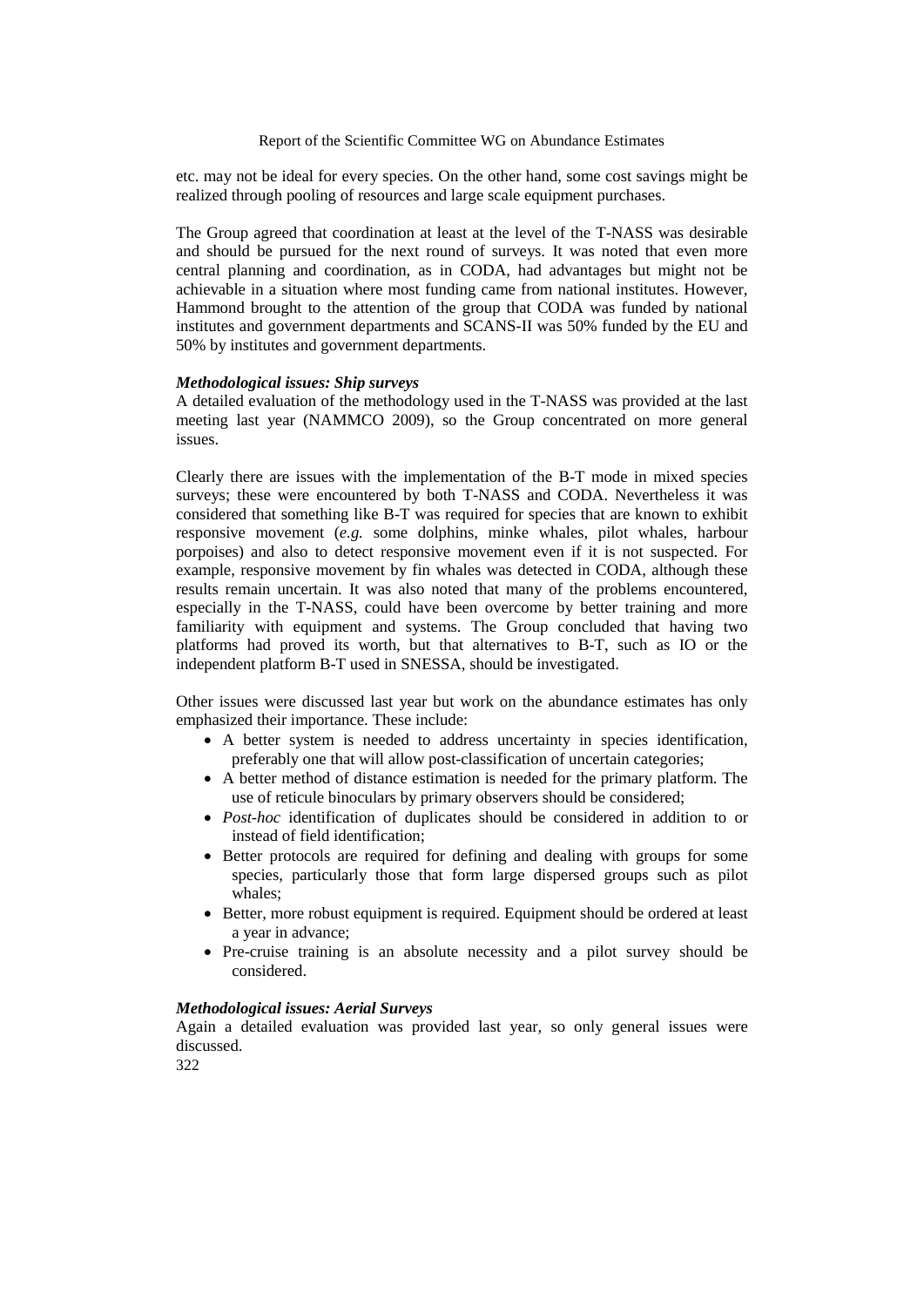Observer training and experience was considered the most important issue in all areas. For surveys using small planes, such as in Iceland and parts of Canada, it is imperative to use experienced observers from the start, as even one poor observer can jeopardize the entire survey. Moreover it is impossible to evaluate an observer without accumulating some sighting data, which may take some time in low density areas. It has proven difficult to establish and maintain a core of experienced observers for surveys that may happen only infrequently.

Observer training is important but it has proven difficult to train observers in the air, particularly on small planes. Ground training in the plane can be very effective. It was recommended that for any large scale survey, an allocation of survey time up to several days be devoted to training and practice flights. Ideally the latter should be carried out so that observers can acquire a search image for the target species.

The use of specialized harbour porpoise observers in multi-species surveys was discussed but no firm conclusions were reached. Experience in Iceland and Greenland shows that these observers tend to have a very narrow search width and generate fewer sightings of larger whales than other observers. This can result in low precision unless greater effort is applied. On the other hand they appear to miss fewer sightings close to the plane (at least this is a feature of the Greenland data) and thus are less affected by perception bias. If harbour porpoise are a target species, it was considered that special training and experience with this species was required.

Equipment and recording systems were considered adequate in Greenland and Canada, but should be updated for Iceland. Pike agreed to provide recommendations for this. The Greenlandic system is also collecting video and still photographs, and this was considered a useful addition for all areas.

Once again the use of immersion suits by all air crew was recommended.

### **7.1.2 Analytical methodologies: Model** *vs* **design based estimates**

Because of time constraint, this question was left out to be dealt with at the one day public workshop following the meeting.

#### **7.2 Planning (timing, participants, form)**

Participants provided their countries' general survey plans to the Group. Canada is now planning to conduct large-scale surveys on a 10 year rotation, which would mean their next survey should be in 2017. However these plans could be flexible if there is opportunity to participate in an international exercise such as T-NASS. Iceland and the Faroe Islands wish to maintain the 6 year rotation established in the NASS, but noted that there could be some flexibility in this. Greenland is planning a large whale survey in 2013.

Hammond informed the Group that the present plan is to conduct SCANS and CODA type survey simultaneously on a roughly 10 year rotation, with the next survey occurring in 2015 at the latest. Large-scale surveys on the US eastern seaboard (*i.e.*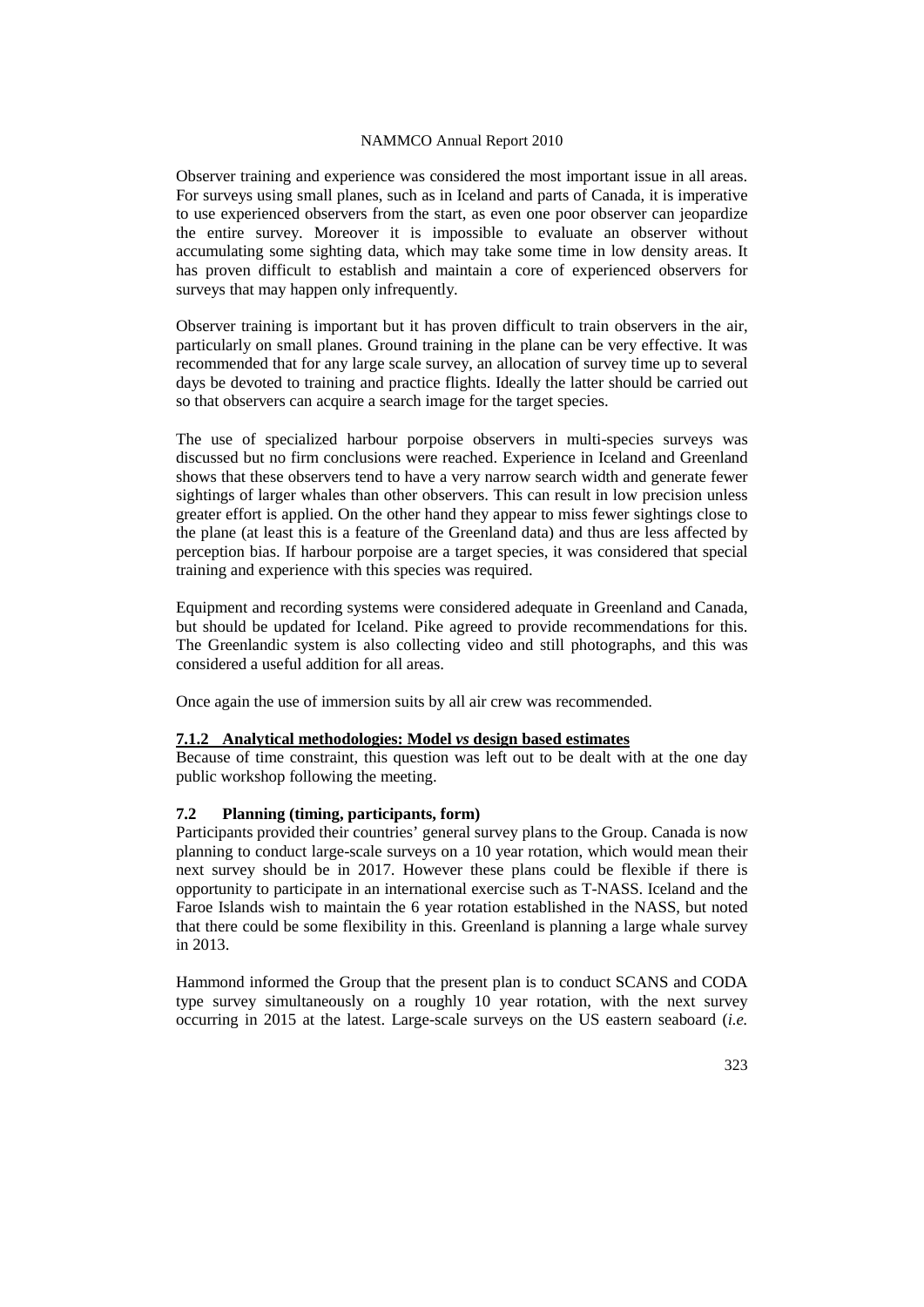SNESSA) are planned for 2013 and 2017. Norway will continue its mosaic survey programme, with the current rotation ending in 2013.

Given the above, the Group considered the most opportune time for the next large-scale survey would be in the period 2013 to 2015. This will require some flexibility from all partners, and planning should begin as soon as possible. The Group recommended that the NAMMCO Scientific Committee should provide direction and initiate planning and negotiations with survey partners as soon as feasible. This might best be done by establishing a small planning group which would bring in participation from all potential partners.

# **7.3 Other**

Nothing was discussed under this item.

# **8. PUBLICATION OF SURVEY RESULTS**

### **8.1 Consideration of submission for a special issue?**

In 2009 the NAMMCO Scientific Committee recommended that a primary publication on the planning, conduct and results of the T-NASS, particularly pertaining to general distribution of cetaceans throughout the entire survey area, including the extension areas, be produced as a priority. CODA and SNESSA had agreed to participate in this. Noting that Acquarone and Desportes had already agreed to lead in preparing this paper (see 6.8.2), the Group considered that it would be the ideal introduction to a series of papers covering abundance estimates from the survey, preferably published together in a single issue. In this regard the Group noted the offer of Greg Donovan to publish T-NASS papers in a single issue of *J. Cetacean Res. Management*. Working papers reviewed at this meeting could form the basis of this publication.

All participants expressed interest in this proposal. Hammond noted that results from CODA will be published by species, when and where appropriate, but agreed that some CODA papers might be suitable for the proposed joint publication. It was agreed that Acquarone will lead in developing this publication, initially by contacting lead authors for the papers and negotiating a suitable publication agreement. It was also agreed that a deadline of June 2010 would be set for submission of papers for this publication.

# **9. OTHER ITEMS**

### **9.1 Presentation(s) for the T-NASS-SNESSA-CODA Workshop on 10 October**

The group agreed on dividing the general presentations and the results from the surveys between the participants as follows:

Lawson – welcome and opening remarks, Hammond – general presentation of Scans I-II & CODA, Desportes – general presentation of T-NASS, Pike & Víkingsson – combined results for large baleen whales, Gunlaugsson – combined results for sperm whales, Mikkelsen – combined results for beaked and pilot whales, Hammond – combined results for small cetaceans, Hammond – methodological Issues, Cañadas – model *vs* designed based estimates.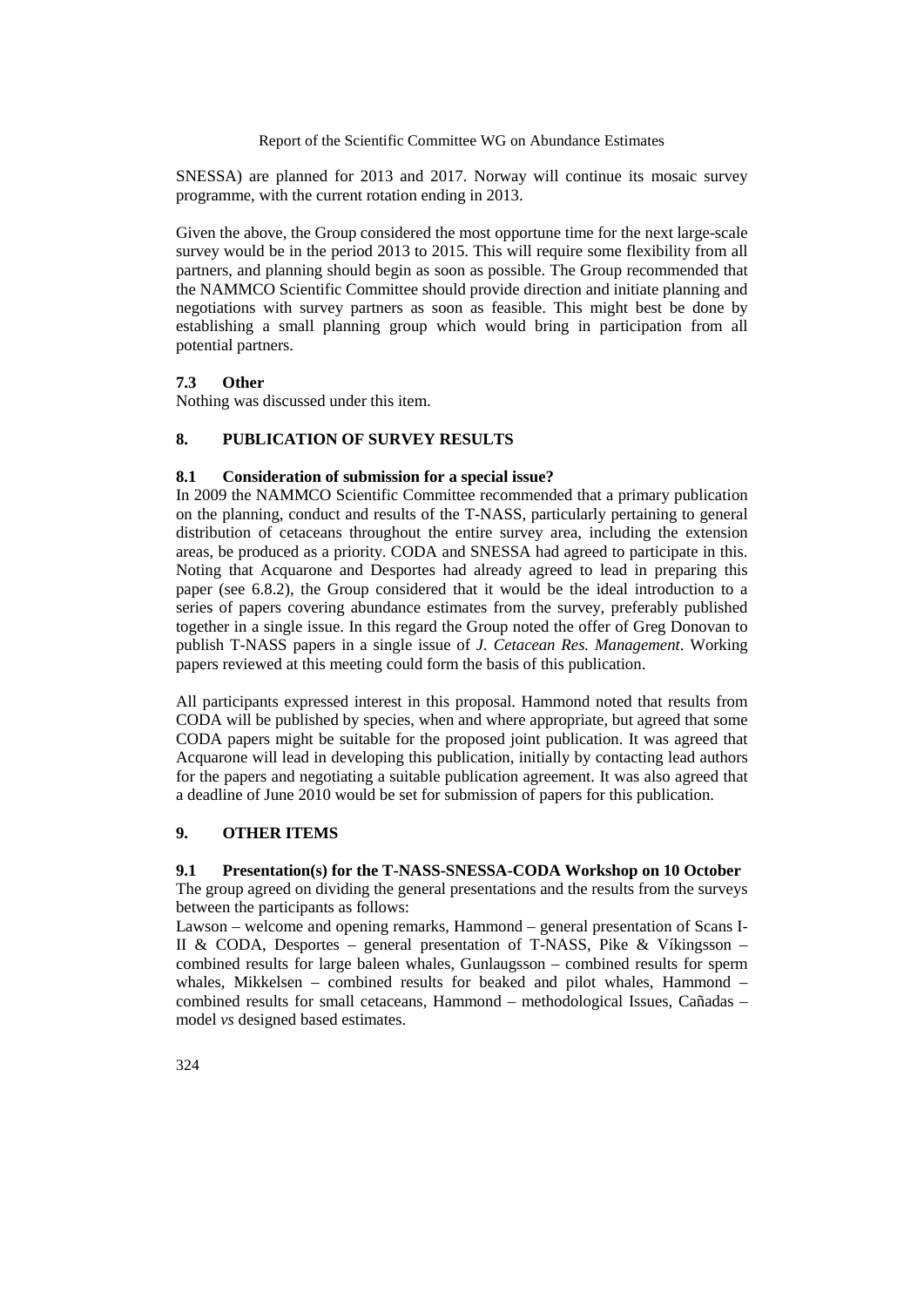# **10. NEXT MEETING**

Given that further results for several species from the T-NASS will be forthcoming, it was recommended that the Group should meet again in about one year's time, at the direction of the Scientific Committee.

# **11. CLOSURE OF MEETING and ADOPTION OF REPORT**

On the behalf of NAMMCO, Pike thanked the participants for their work and the Department of Fisheries and Oceans, Quebec, particularly Danielle Baillargeon, for hosting the meeting.

The report was reviewed by correspondence and the final report was agreed upon on 18 January 2010.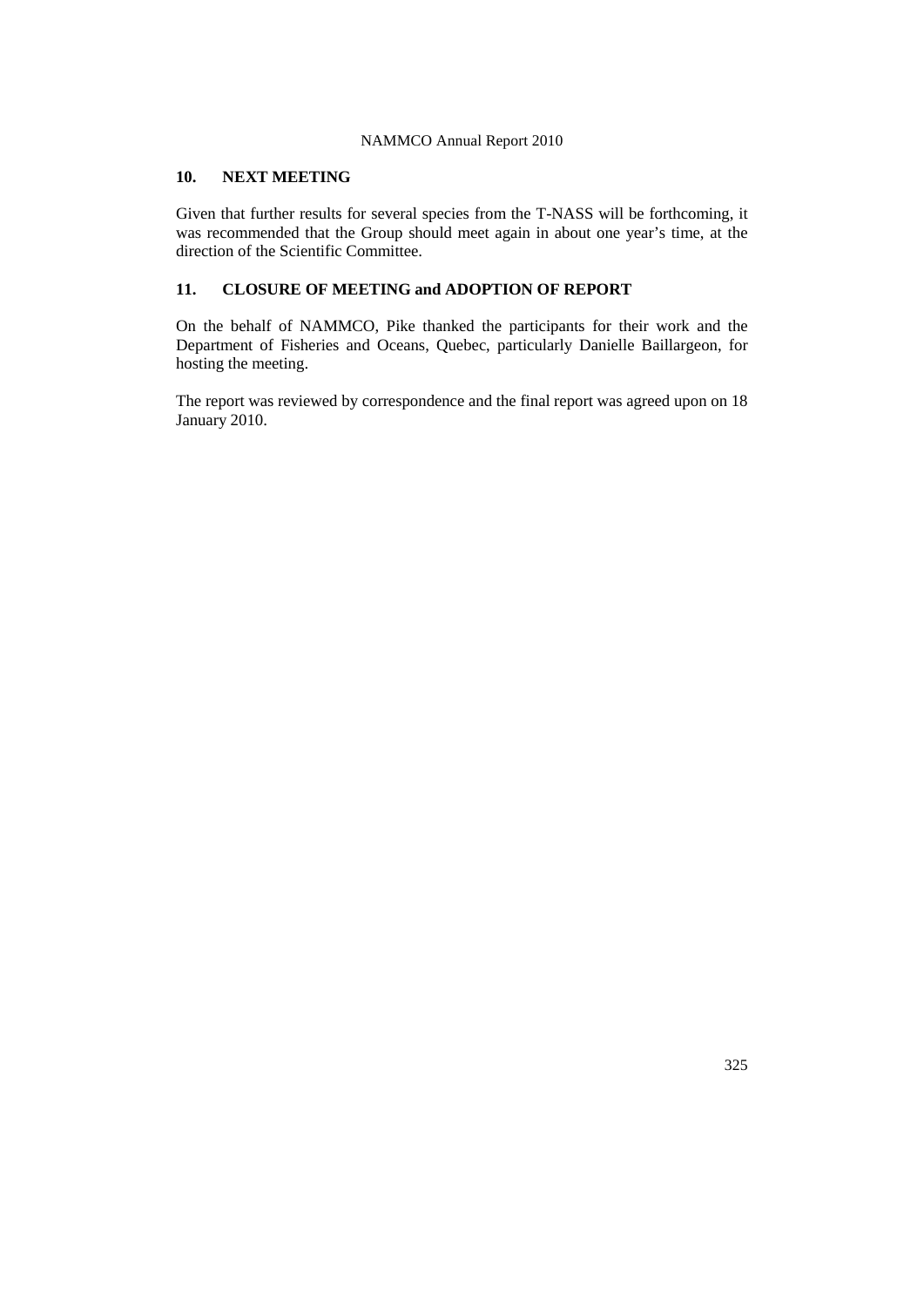#### **References**

- Ástþórsson, Ó.S., Gíslason, Á. and Jónsson, S. 2007 Climate variability and the Icelandic marine ecosystem /Deep-Sea Research II/, 54:2456-2477. [<http://www.hafro.is/Bokasafn/Greinar/deep\\_sea\\_res\\_54-2456.pdf>](http://www.hafro.is/Bokasafn/Greinar/deep_sea_res_54-2456.pdf)
- Borchers, D. L., Pike, D.G., Gunnlaugsson, Th. and Víkingsson, G.A. 2009. Minke whale abundance estimation from the NASS 1987 and 2001 aerial cue–counting surveys taking appropriate account of distance estimation errors. *NAMMCO Sci. Publ*. **7**:95-110.
- CODA 2009. Cetacean Offshore Distribution and Abundance in the European Atlantic (CODA). Report available from SMRU, Gatty Marine Laboratory, University of St Andrews, St Andrews, Fife KY16 8LB, UK. http://biology.standrews.ac.uk/coda/.
- Gunnlaugsson, Th., Vikingsson, G.A. and Rasmussen, M.H. 2009. Aerial survey in Faxaflói, Southwest Iceland in 2008, report and comparison to earlier surveys. SC/61/RMP 11 for the IWC Scientific Committee.
- Hammond, P.S., Berggren, P., Benke, H., Borchers, D.L., Collet, A, Heide-Jørgensen, M.P., Heimlich, S., Hiby, A.R., Leopold, M.F. and Øien, N. 2002. Abundance of harbour porpoises and other cetaceans in the North Sea and adjacent waters. *J. Appl. Ecol.* **39**: 361-376.
- Hay, K. 1982. Aerial line-transect estimates of abundance of humpback, fin, and longfinned pilot whales in the Newfoundland-Labrador area. *Rep. Int. Whal. Commn*. **32**: 475-486.
- Kingsley, M.C.S., and Reeves, R.R. 1998. Aerial surveys of cetaceans in the Gulf of St. Lawrence in 1995 and 1996. *Can. J. Zool*. **76**(**8**):1529-1550.
- Lawson, J.W., and Gosselin, J.-F. 2009. Distribution and preliminary abundance estimates for cetaceans seen during Canada's marine megafauna survey - a component of the 2007 T-NASS. DFO Canadian Science Advisory Secretariat Res. Doc. 2009/031. vi + 28 pp.
- Matsuoka, K., Hakamada, T., Murase, H. and Nishiwaki, S. (MS) 2004. Current abundance estimates of humpback and fin whales in the Antarctic Areas IIIE, IV, V and VIW (35°E-145°W). SC/56/SH11 for the IWC Scientific Committee.
- NAMMCO. 2009. Annual Report 2007 2008. North Atlantic Marine Mammal Commission, Tromsø, Norway, 399pp.
- Pálsson Ó.K., Valdimarsson, H., Ólafsdóttir, S.R.,. Guðfinnsson, H.G., Gíslason, Á., Pétursdóttir, H. and Sveinbjörnsson, S. 2009. Rannsóknir á Vistkerfi Íslandshafs og vistfræði loðnu að sumarlagi. (Ecosystem properties of the Iceland sea and capelin ecology during summer). *Hafrannsóknir* 145: 54-59.
- Paxton, C.G.M, Burt, M.L., Hedley, S.L., Víkingsson, G.A., Gunnlaugsson, Th., and Desportes, G. 2009. Density surface fitting to estimate the abundance of humpback whales based on the NASS-95 and NASS-2001 aerial and shipboard surveys. *NAMMCO Sci. Publ*. **7**:143-159.
- Pike, D.G, Gunnlaugsson, Th., Øien, N, Desportes, G., Víkingsson, G.A., Paxton, C.G.M. and Bloch, D. 2005. Distribution, abundance and trends in abundance of fin and humpback whales in the North Atlantic. ICES CM 2005/R:12.
- Pike, D.G, Gunnlaugsson, Th. and Víkingsson, G.A. 2008. T-NASS Icelandic aerial survey: Survey report and a preliminary abundance estimate for minke whales. SC/60/PFI 12 for the IWC Scientific Committee.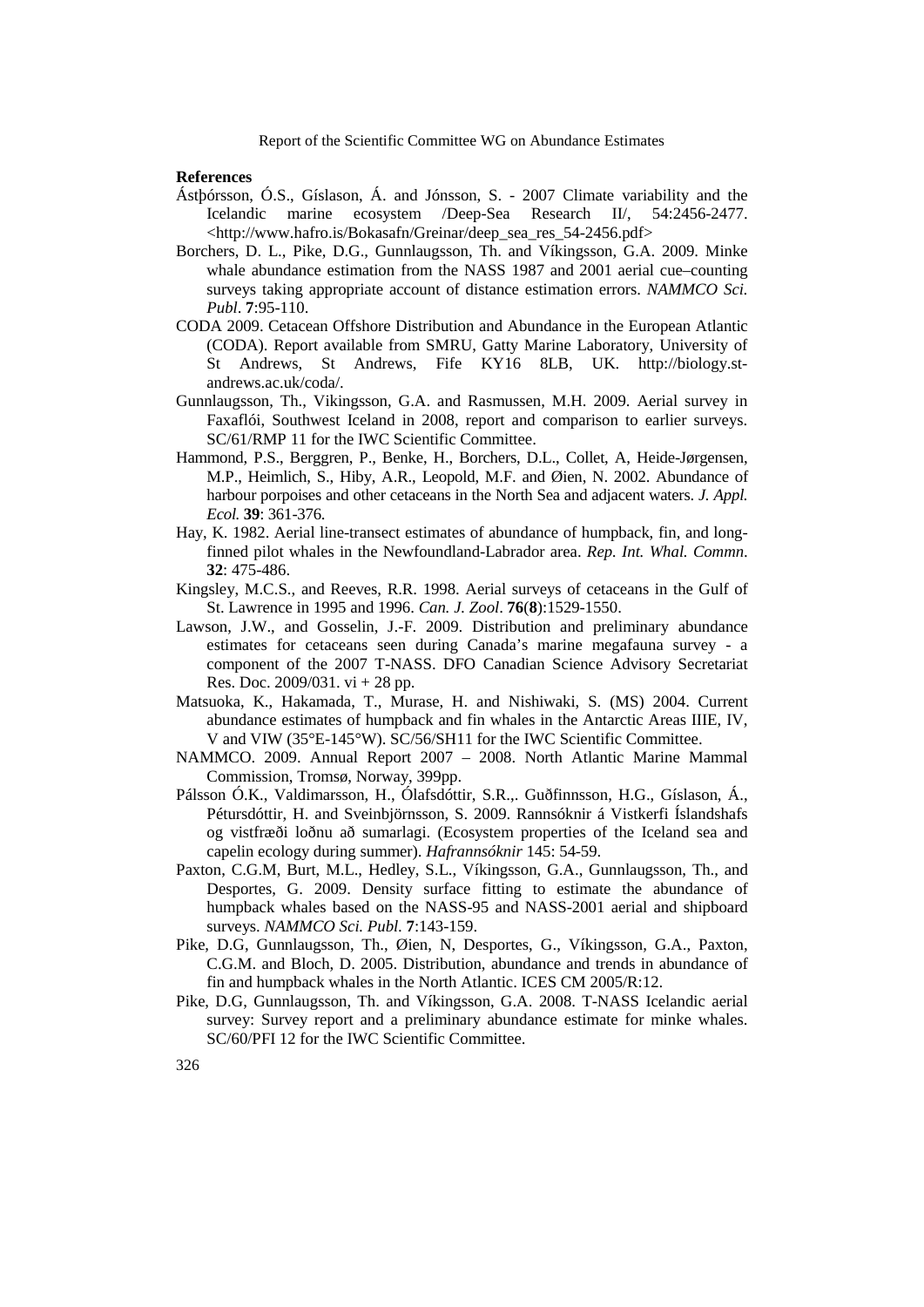- Pike, D.G., Paxton, C.G.M., Gunnlaugsson, Th. and Víkingsson, G.A. 2009. Trends in the distribution and abundance of cetaceans from aerial surveys in Icelandic coastal waters, 1986-2001. *NAMMCO Sci. Publ.* 7:117-142.
- SCANS-II. 2008. Small Cetaceans in the European Atlantic and North Sea (SCANS-II). Final report to the European Commission LIFE Nature programme on project LIFE04NAT/GB/000245. Report available from SMRU, Gatty Marine Laboratory, University of St Andrews, St Andrews, Fife KY16 8LB, UK. [http://biology.st-andrews.ac.uk/scans2/.](http://biology.st-andrews.ac.uk/scans2/)
- Øien, N. 2009. Distribution and abundance of large whales in Norwegian and adjacent waters based on ship surveys 1995-2001. NAMMCO Sci. Publ. 7:31-47.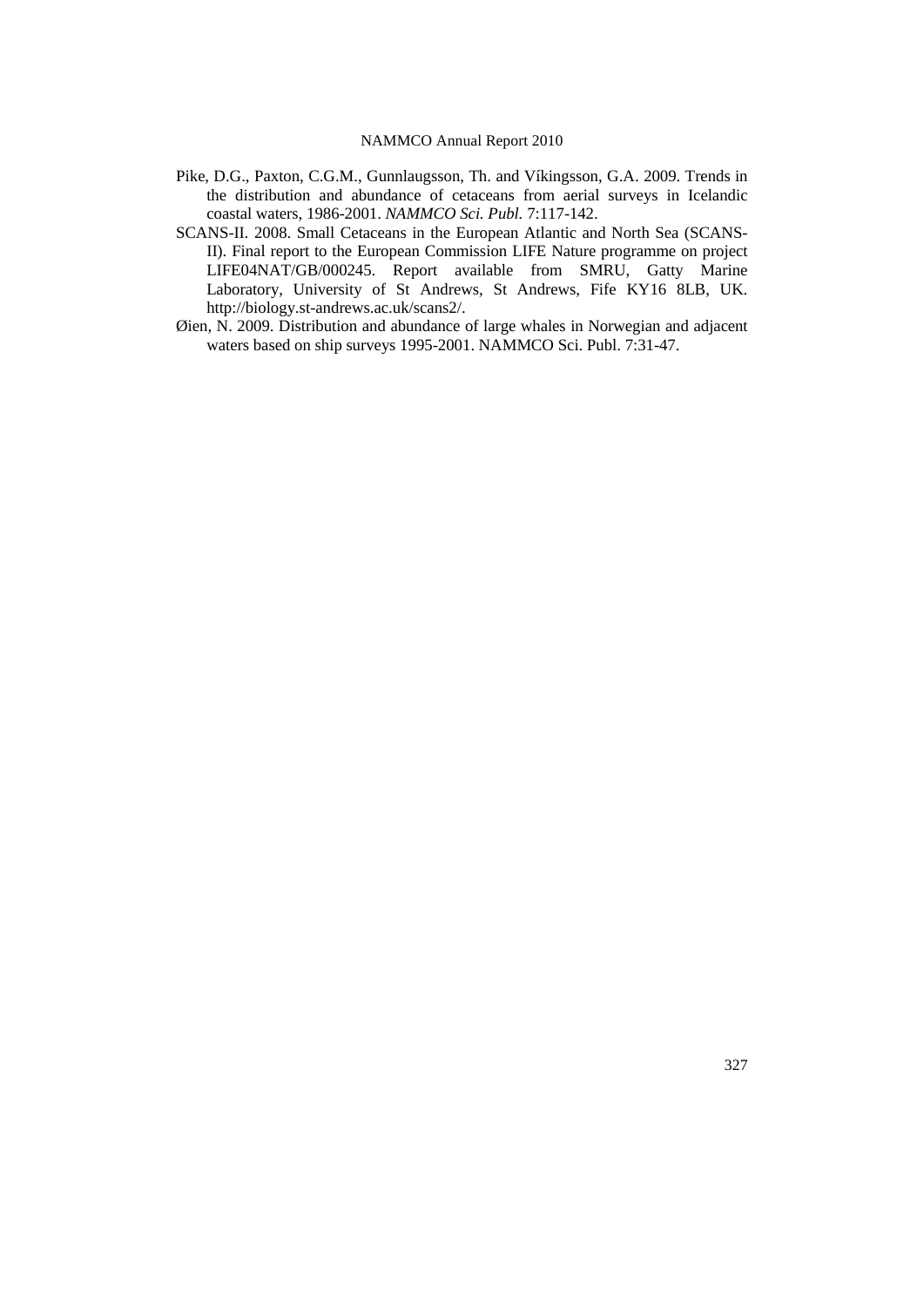Appendix 1

#### **AGENDA**

- 1. CHAIRMAN WELCOME AND OPENING REMARKS<br>2. ADOPTION OF AGENDA
- 2. ADOPTION OF AGENDA
- 3. APPOINTMENT OF RAPPORTEURS
- 4. REVIEW OF AVAILABLE DOCUMENTS AND REPORTS
- 5. T-NASS DATASET: validation, storage, formats, and availability
- 6. REVIEW OF ABUNDANCE ESTIMATES AND TRENDS
	- 6.1 Fin whales
		- 6.1.1 T-NASS aerial Canada
		- 6.1.2 T-NASS shipboard Iceland/Faroe Islands
		- 6.1.3 T-NASS aerial Greenland
		- 6.1.4 CODA
		- 6.1.5 SNESSA
		- 6.1.6 Combined estimate
		- 6.2 Minke whales
			- 6.2.1 T-NASS aerial Canada<br>6.2.2 T-NASS shipboard Ion
			- 6.2.2 T-NASS shipboard Iceland/Faroe Islands combined with T-NASS extension
			- 6.2.3 T-NASS aerial Iceland 2007 (choosing best estimate)
			- 6.2.4 Aerial Iceland 2009 (survey report)
			- 6.2.5 T-NASS aerial Greenland
			- 6.2.6 T-NASS shipboard Greenland
			- 6.2.7 CODA / SCANS SCANS II
			- 6.2.8 SNESSA
			- 6.2.9 Combined estimate
		- 6.3 Humpback whales
			- 6.3.1 T-NASS aerial Canada
			- 6.3.2 T-NASS aerial Iceland<br>6.3.3 T-NASS shipboard Icel
				- 6.3.3 T-NASS shipboard Iceland/Faroe Islands
			- 6.3.4 T-NASS aerial-shipboard combined Iceland/Faroe Islands
			- 6.3.5 T-NASS aerial Greenland and aerial-shipboard combined
			- 6.3.6 SNESSA
			- 6.3.7 Combined estimate
		- 6.4 Pilot whales
			- 6.4.1 T-NASS aerial Canada
			- 6.4.2 T-NASS shipboard Iceland/Faroe Islands
			- 6.4.3 Index of relative abundance for NASS-T-NASS surveys 6.4.4 T-NASS aerial Greenland
			- T-NASS aerial Greenland
			- 6.4.5 CODA
			- 6.4.6 SNESSA
			- 6.4.7 Combined estimate
		- 6.5 Harbour porpoises
			- 6.5.1 T-NASS aerial Canada
			- 6.5.2 T-NASS aerial Greenland
			- 6.5.3 SCANS II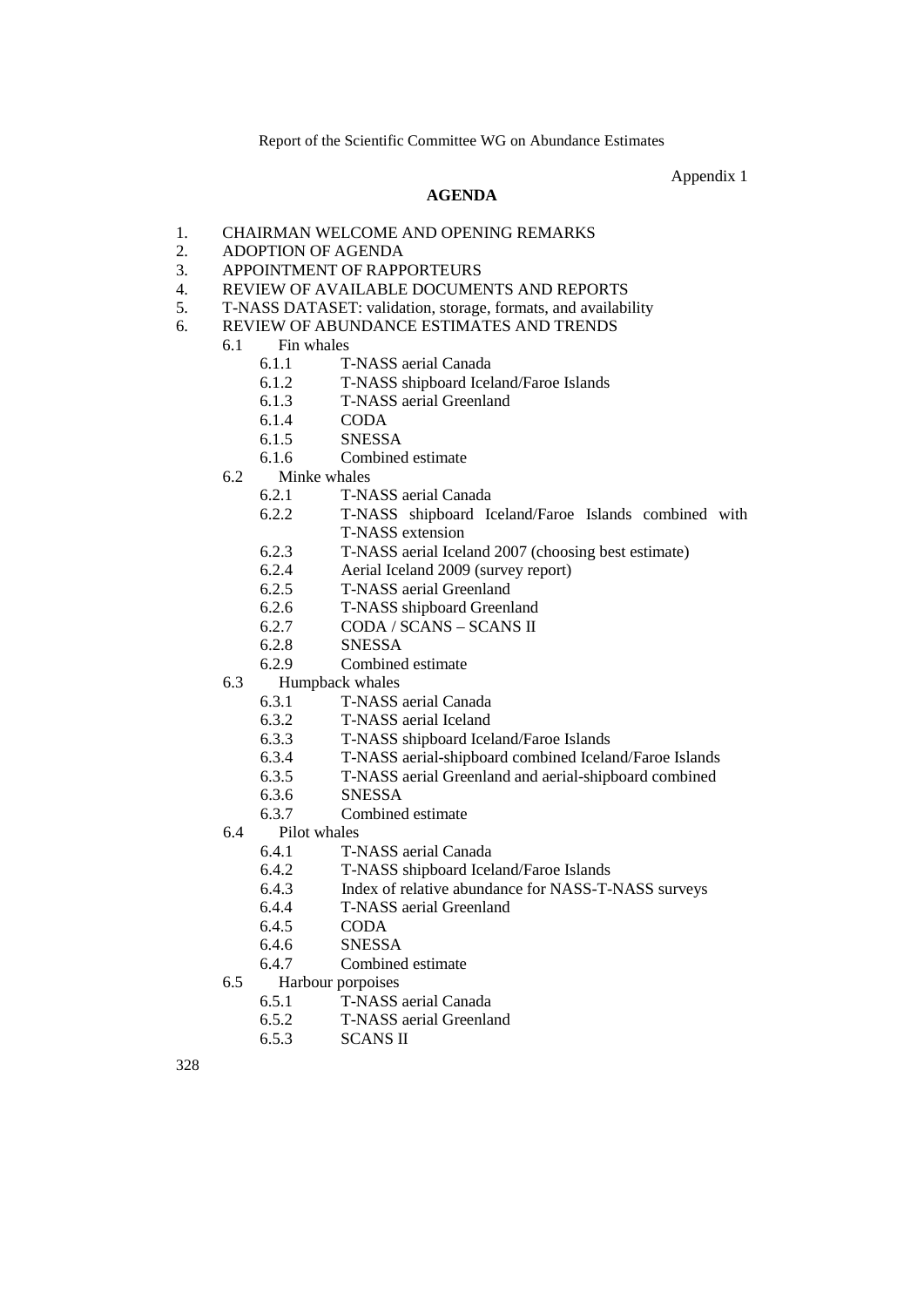- 6.5.4 SNESSA
- 6.5.5 Combined estimate
- 6.6 Dolphins
	- 6.6.1 T-NASS aerial Canada
	- 6.6.2 T-NASS aerial Greenland white beaked dolphins
	- 6.6.3 CODA / SCANS II
	- 6.6.4 SNESSA
	- Combined estimate
- 6.7 Other species
- 6.8 Additional analyses to be carried out
	- 6.8.1 Combined CODA/T-NASS analysis
	- 6.8.2 Combined T-NASS/NASS/CODA/SNESSA/SCANS II distribution map and common T-NASS/CODA/SNESSA survey report
	- 6.8.3 Other species
		- 6.8.3.1 Harbour porpoise / T-NASS aerial Iceland
		- 6.8.3.2 T-NASS shipboard Iceland/Faroe Islands- dolphins<br>6.8.3.3 T-NASS aerial Iceland dolphins (wb)
		- 6.8.3.3 T-NASS aerial Iceland dolphins (wb)
- 7. TOWARDS THE NEXT SURVEYS
	- 7.1 Methodological questions<br>7.1.1 Survey methodo
		- Survey methodologies (a. o., multispecies surveys, synoptic *vs* mosaic survey, double *vs* single platform survey, two independant vs. top directed platforms, etc.)
		- 7.1.2 Analytical methodologies: Model *vs* design based estimates
	- 7.2 Planning (timing, participants, form)
	- 7.3 Other
- 8. PUBLICATION OF SURVEY RESULTS
	- 8.1 Consideration of submission for a special issue?
- 9. OTHER ITEMS
	- 9.1 Presentation(s) for the T-NASS-SNESSA-CODA Workshop on 10 **October**
- 10. NEXT MEETING
- 11. CLOSURE OF MEETING and ADOPTION OF REPORT.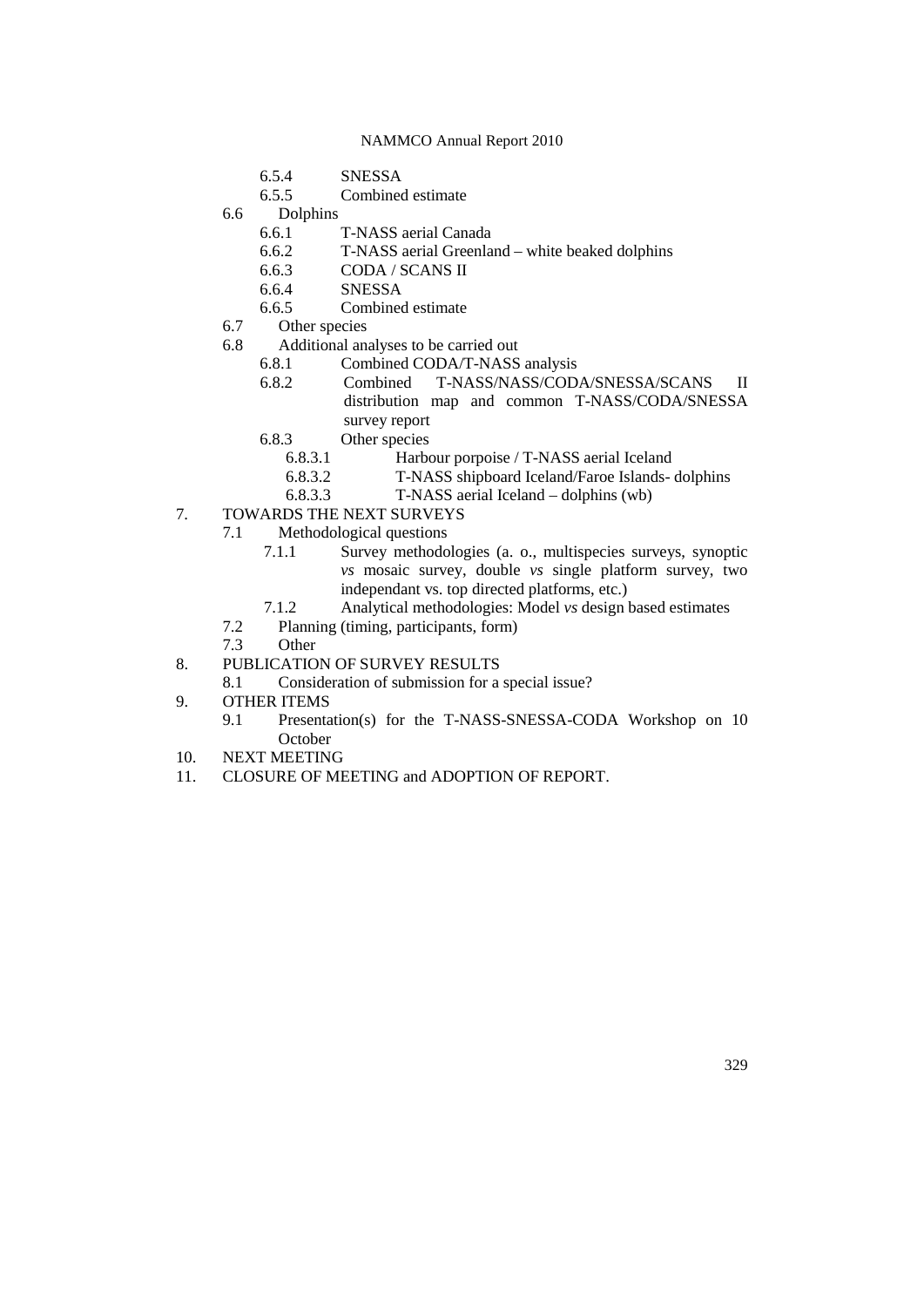# Appendix 2

# **LIST OF DOCUMENTS**

| Doc. No.            | <b>Agenda</b>         | <b>Title</b>                                                                                                                                                                |
|---------------------|-----------------------|-----------------------------------------------------------------------------------------------------------------------------------------------------------------------------|
| SC/17/AE/01         | 1                     | List of Participants.                                                                                                                                                       |
| SC/17/AE/02         | $\overline{2}$        | Draft Agenda.                                                                                                                                                               |
| SC/17/AE /03        | 4                     | List of Documents.                                                                                                                                                          |
| SC/17/AE /04        | 6.3.3, 6.3.4          | Pike et al. Estimates of the abundance of humpback<br>whales (Megaptera novaengliae) from the T-NASS<br>Icelandic and Faroese ship surveys conducted in 2007.               |
| SC/17/AE /05        | 6.3.2, 6.3.4          | Pike et al. Distribution and abundance of humpback<br>whales in Icelandic coastal waters in summer 2007.                                                                    |
| SC/17/AE /06        | 6.3.5                 | Heide-Jørgensen et al. Rate of increase and current<br>abundance of humpback whales in West Greenland.                                                                      |
| SC/17/AE /07        | 6.1.4                 | Heide-Jørgensen et al. Abundance of fin whales in<br>West Greenland in 2007.                                                                                                |
| <b>SC/17/AE /08</b> | 6.2.5                 | Heide-Jørgensen et al. Estimates of minke whale<br>abundance in West Greenland in 2007.                                                                                     |
| SC/17/AE /09        | 6.5.2; 6.6.2,<br>6.44 | Heide-Jørgensen et al. Abundance and distribution of<br>long-finned pilot whale, white-beaked dolphin and<br>harbour porpoise from Greenland aerial survey 2007.            |
| SC/17/AE /10        | 6.2.4                 | Pike et al. Cruise report from the 2009 Icelandic CIC<br>aerial survey.                                                                                                     |
| SC/17/AE/11         | 6, all sp.            | Acquarone et al. T-NASS distribution maps.                                                                                                                                  |
| SC/17/AE /12        | $6.1 - 6.7$           | Lawson and Gosselin. Distribution And Preliminary<br>Abundance Estimates For Cetaceans Seen During<br>Canada's Marine Megafauna Survey - A Component<br>of the 2007 T-NASS. |
| SC/17/AE /13        | 6.4.2                 | Paxton et al. Density surface fitting of the T-NASS<br>2007 Pilot Whale Sightings.                                                                                          |
| SC/17/AE /14        | 6                     | Lawson. Perception bias corrections for abundance<br>estimates of cetacean in Newfoundland waters in                                                                        |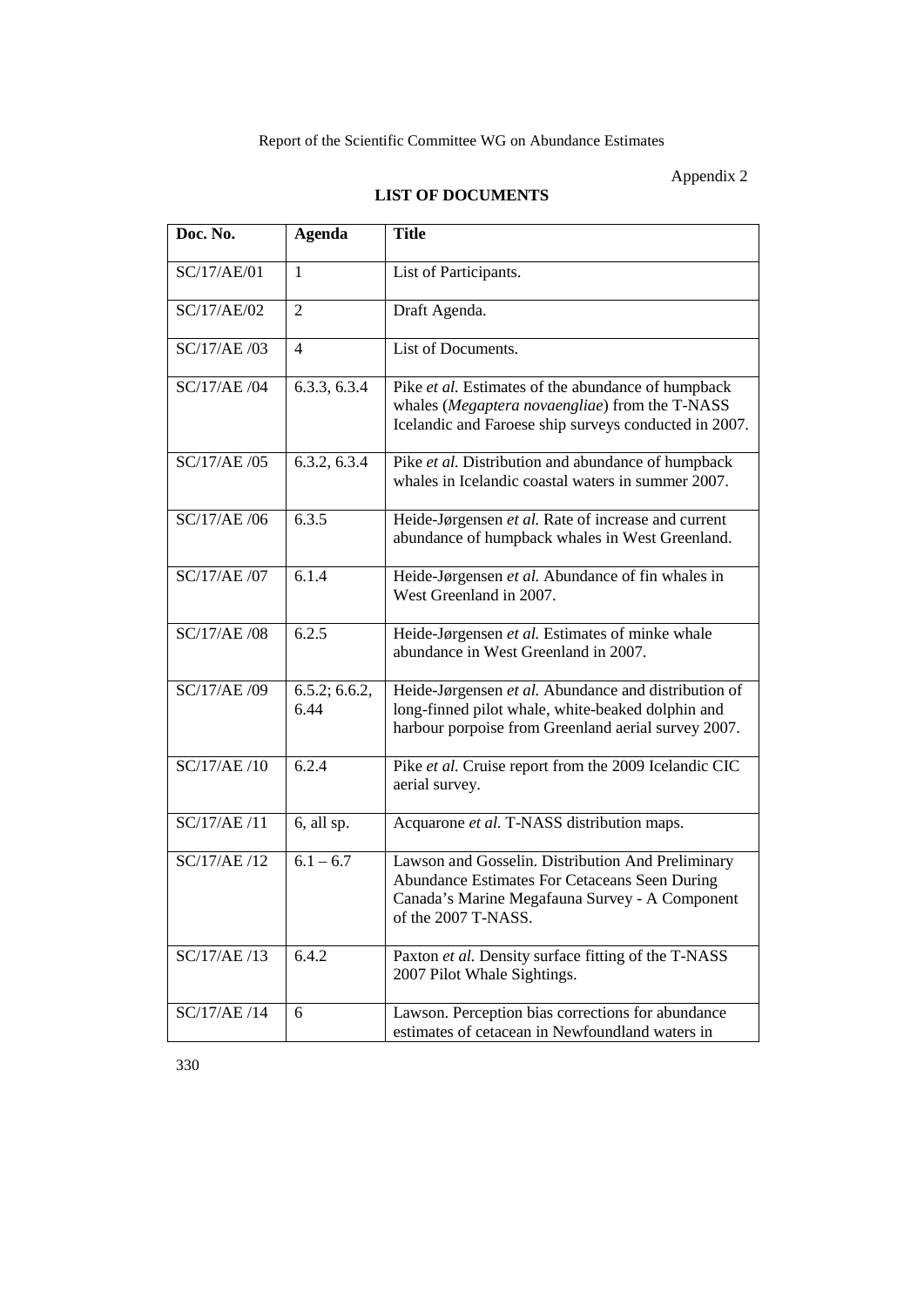| <b>NAMMCO</b> Annual Report 2010 |  |  |  |  |
|----------------------------------|--|--|--|--|
|----------------------------------|--|--|--|--|

| Doc. No.            | <b>Agenda</b>           | <b>Title</b>                                                                                                                                                                                                     |
|---------------------|-------------------------|------------------------------------------------------------------------------------------------------------------------------------------------------------------------------------------------------------------|
|                     |                         | during the 2007 T-NASS survey.                                                                                                                                                                                   |
| SC/17/AE/O01        | 6.1.5, 6.2.7            | Macleod et al. Distribution and Abundance of Fin<br>whales and other baleen whales in the European<br>Atlantic. IWC SC/61/RMP10.                                                                                 |
| SC/17/AE/O02        | 6.6.6                   | Cañadas et al. Abundance and distribution of common<br>dolphins in the offshore NE Atlantic. IWC<br>SC/61/SM6.                                                                                                   |
| SC/17/AE/O03        | 6.2, 6.5, 6.6,<br>6.8.3 | Hammond et al. SCANS II final report.                                                                                                                                                                            |
| <b>SC/17/AE/O04</b> | 6.2.2                   | Paxton et al. Mark-Recapture Distance Sampling<br>Estimate of Minke Whales from the Icelandic, Faroese<br>and Russian components of T-NASS. IWC<br>SC/61/RMP12.                                                  |
| SC/17/AE/O05        | 7                       | NAMMCO SC/15/10 - Report of the NAMMCO SC<br>Working Group on Abundance Estimates,<br>Copenhagen, 8 April 2008.                                                                                                  |
| SC/17/AE/O06        | 6.2.3                   | Pike et al. T-NASS Icelandic aerial survey: Survey<br>report and a preliminary abundance estimate for<br>minke whales. IWC SC/60/PFI 12.                                                                         |
| SC/17/AE/O07        | 6.1.2                   | Pike et al. Estimates of the abundance of fin whales<br>(Balaenoptera physalus) from the T-NASS Icelandic<br>and Faroese ship surveys conducted in 2007. IWC<br>SC/60/PFI 13-revised.                            |
| <b>SC/17/AE/O08</b> | 7                       | NAMMCO SC/15/09 - Report of the NAMMCO SC<br>Working Group on T-NASS, Copenhagen, 7 April<br>2008.                                                                                                               |
| SC/17/AE/O09        | $7 + CODA$<br>rel.      | Hammond et al. CODA final report.                                                                                                                                                                                |
| SC/17/AE/O10        | 6.2                     | Bøthun et al. Abundance of minke whales in the<br>Northeast Atlantic based on survey data collected over<br>the period 2002-2007. IWC SC/61/RMP 2.                                                               |
| SC/17/AE/O11        | 6.2                     | Lindstrøm et al. Modelling multi-species interactions<br>in the Barents Sea ecosystem with special emphasis<br>on minke whales and their interactions with cod,<br>herring and capelin. Deep Sea Research II 56. |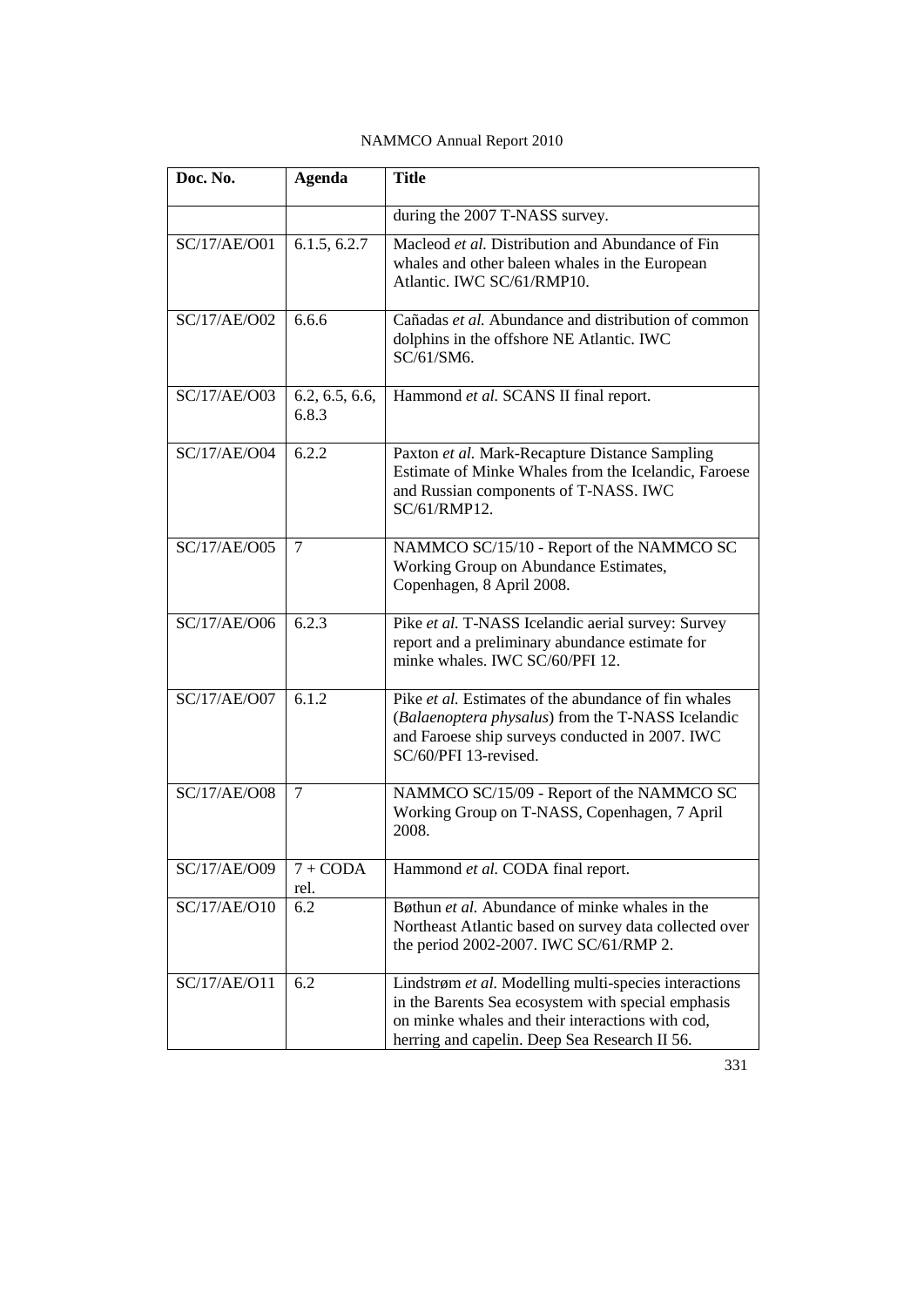| Doc. No.     | Agenda                | Title                                                                                                                                                                                                                                             |
|--------------|-----------------------|---------------------------------------------------------------------------------------------------------------------------------------------------------------------------------------------------------------------------------------------------|
|              |                       |                                                                                                                                                                                                                                                   |
| SC/17/AE/O12 |                       | NAMMCO SC/10/8 - Report of the NAMMCO SC<br>WG on Abundance Estimates $-2002$ .                                                                                                                                                                   |
| SC/17/AE/013 |                       | NAMMCO SC/11/9 - Report of the NAMMCO SC                                                                                                                                                                                                          |
|              |                       | WG on Abundance Estimates $-2003$ .                                                                                                                                                                                                               |
| SC/17/AE/O14 | 6, all<br>SNESSA rel. | Palka. Abundance estimate of cetaceans in the US<br>Northwest Atlantic from 1995 to 2006; I. Aerial data.<br>NAMMCO SC/15/AE8 (this draft document was<br>updated with some results from the 2007 survey for<br>the Quebec City NAMMCO workshop). |
| SC/17/AE/O15 | 6, all<br>SNESSA rel. | Palka, DRAFT - PRELIMINARY - Abundance<br>estimate of cetaceans in the Northwest Atlantic from<br>2007; I. Shipboard data. SC/15/AE9. 36 pp.                                                                                                      |

Report of the Scientific Committee WG on Abundance Estimates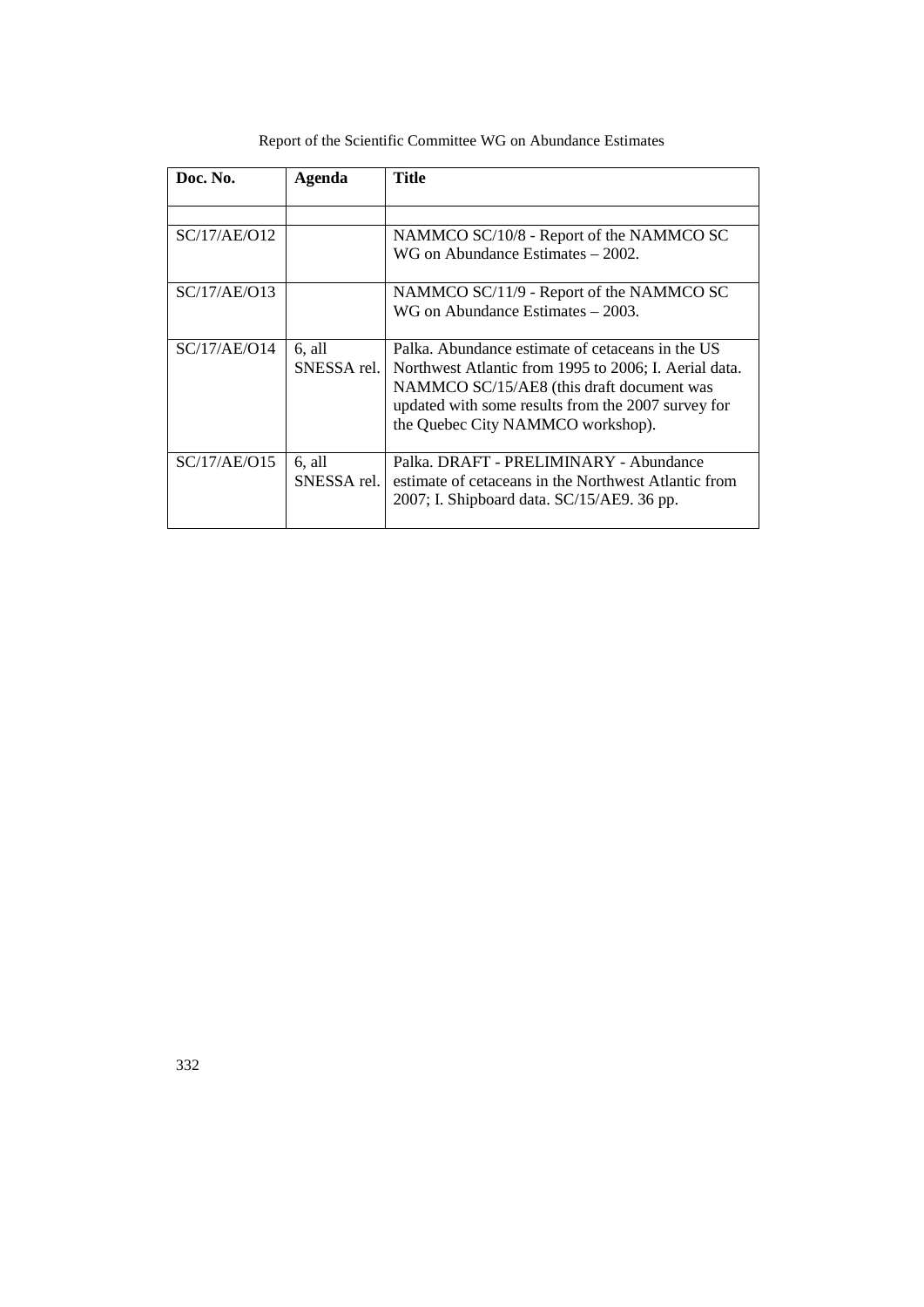### **5.7 NAMMCO SCIENTIFIC COMMITTEE WORKING GROUP ON ABUNDANCE ESTIMATES**

Dr Mario Acquarone North Atlantic Marine Mammal Commission Tromsø Science Park, P.O. Box 6453 N-9294 Tromsø Norway Tel.: +47 77687373 Fax: +47 77687374 E-mail: mario@nammco.no

Dr Doug Butterworth University of Cape Town Rondebosch 7701 South Africa Tel: +27 (21) 650 2343 Fax: +27 (21) 650 2334 E-mail: Doug.Butterworth@uct.ac.za

Dr Geneviève Desportes Faroese Museum of Natural History c/o GDnatur Stejlestræde 9, Bregnør DK-5300 Kerteminde Denmark Tel: +45 65321767 Fax: +45 65321776 E-mail: genevieve@gdnatur.dk

Ms Rikke Guldborg Hansen Greenland Institute of Natural Resources c/o Greenland Representation Strandgade 91, 3 Postboks 2151 DK-1016 Copenhagen K Denmark Tel: +45 32833800 Fax: +45 32880100 E-mail: rgh@ghsdk.dk

Mr Þorvaldur Gunnlaugsson Marine Research Institute, PO Box 1390,

IS-121 Reykjavík, Iceland Tel: +354 5752081 E-mail: thg@hafro.is

Dr Mads Peter Heide-Jørgensen Greenland Institute of Natural Resources c/o Greenland Representation Strandgade 91, 3 Postboks 2151 DK-1016 Copenhagen K Denmark Tel: +45 32833827 Fax +45 32880100 E-mail: mhj@ghsdk.dk

Mr Bjarni Mikkelsen Natural History Museum, Fútalág 40, FO-100 Tórshavn, Faroe Islands Tel: +298 35 23 20 Fax: +298 35 23 21 E-mail: bjarnim@ngs.fo

Mr Gísli A. Víkingsson Marine Research Institute, PO Box 1390, IS-121 Reykjavík, Iceland Tel: +354 5520 240 E-mail: gisli@hafro.is

Prof. Lars Walløe University of Oslo P.O. Box 1103 Blindern N-0317 Oslo Norway Tel: +47 22851218 Fax: +47 22851249 E-mail: lars.walloe@basalmed.uio.no